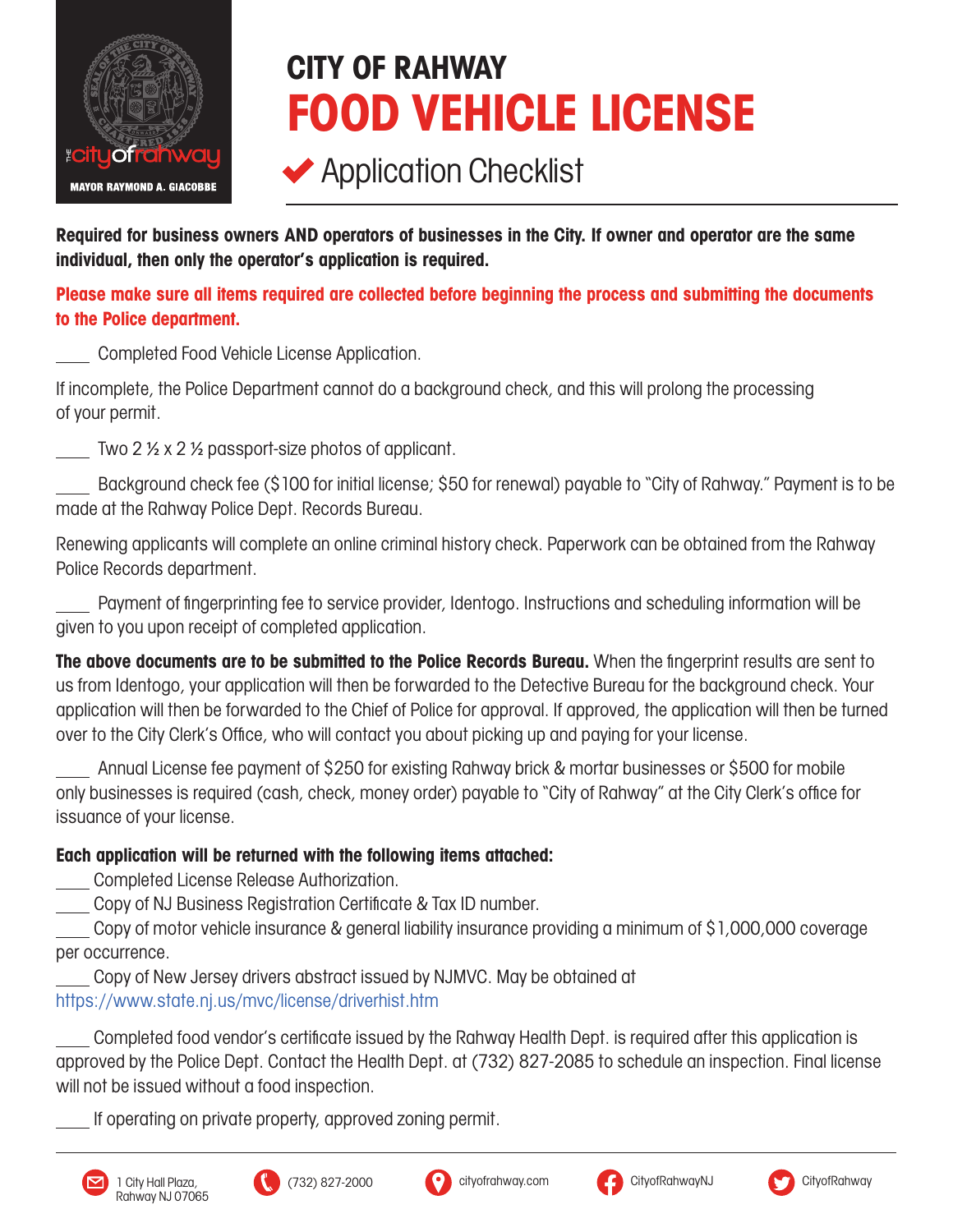

## CITY OF RAHWAY APPLICATION FOR FOOD VEHICLE PERMIT

## **License Owner Application**

| License No. ________________                     |                                                                                                                                                                                                                                                                                                                                                                                                                                                              | License fee: \$500 per non-brick & mortar vehicle / \$250 per Rahway brick & mortar vehicle                                                                                                                                    |                                                             |  |
|--------------------------------------------------|--------------------------------------------------------------------------------------------------------------------------------------------------------------------------------------------------------------------------------------------------------------------------------------------------------------------------------------------------------------------------------------------------------------------------------------------------------------|--------------------------------------------------------------------------------------------------------------------------------------------------------------------------------------------------------------------------------|-------------------------------------------------------------|--|
| Date Issued ________________<br>Expires Jan. 15, | Background check fee: \$100<br>Renewal background check fee: \$50                                                                                                                                                                                                                                                                                                                                                                                            |                                                                                                                                                                                                                                |                                                             |  |
| <b>PLEASE PRINT</b>                              |                                                                                                                                                                                                                                                                                                                                                                                                                                                              |                                                                                                                                                                                                                                |                                                             |  |
|                                                  |                                                                                                                                                                                                                                                                                                                                                                                                                                                              |                                                                                                                                                                                                                                | E-mail ______ _______________________                       |  |
| Home Address                                     |                                                                                                                                                                                                                                                                                                                                                                                                                                                              |                                                                                                                                                                                                                                |                                                             |  |
|                                                  |                                                                                                                                                                                                                                                                                                                                                                                                                                                              |                                                                                                                                                                                                                                |                                                             |  |
|                                                  |                                                                                                                                                                                                                                                                                                                                                                                                                                                              | $DOB$ $Age$                                                                                                                                                                                                                    |                                                             |  |
|                                                  |                                                                                                                                                                                                                                                                                                                                                                                                                                                              |                                                                                                                                                                                                                                |                                                             |  |
| What type of business will you be conducting?    |                                                                                                                                                                                                                                                                                                                                                                                                                                                              |                                                                                                                                                                                                                                |                                                             |  |
|                                                  | Business Name experience and the contract of the contract of the contract of the contract of the contract of the contract of the contract of the contract of the contract of the contract of the contract of the contract of t                                                                                                                                                                                                                               |                                                                                                                                                                                                                                |                                                             |  |
|                                                  |                                                                                                                                                                                                                                                                                                                                                                                                                                                              |                                                                                                                                                                                                                                |                                                             |  |
| Tax ID                                           |                                                                                                                                                                                                                                                                                                                                                                                                                                                              |                                                                                                                                                                                                                                |                                                             |  |
|                                                  | venicie type<br>Will your vehicle be operating on private property? ■ Yes ■ No<br>If yos, ploges attach written                                                                                                                                                                                                                                                                                                                                              |                                                                                                                                                                                                                                |                                                             |  |
|                                                  | If yes, please attach written permission from the property owner & approved zoning permit.                                                                                                                                                                                                                                                                                                                                                                   |                                                                                                                                                                                                                                |                                                             |  |
|                                                  | Have you ever been convicted of a crime? $\Box$ Yes $\Box$ No<br>If yes, offense experience and the set of the set of the set of the set of the set of the set of the set of the set of the set of the set of the set of the set of the set of the set of the set of the set of the set of the                                                                                                                                                               |                                                                                                                                                                                                                                |                                                             |  |
|                                                  | List the name(s) and address(es) of those authorized to conduct business in the City of Rahway for your company. Each individual must                                                                                                                                                                                                                                                                                                                        |                                                                                                                                                                                                                                |                                                             |  |
|                                                  | complete a separate Food Vehicle Operator's License application.                                                                                                                                                                                                                                                                                                                                                                                             |                                                                                                                                                                                                                                |                                                             |  |
|                                                  |                                                                                                                                                                                                                                                                                                                                                                                                                                                              |                                                                                                                                                                                                                                |                                                             |  |
|                                                  | Home address experience and the second contract of the second contract of the second contract of the second contract of the second contract of the second contract of the second contract of the second contract of the second                                                                                                                                                                                                                               |                                                                                                                                                                                                                                |                                                             |  |
|                                                  |                                                                                                                                                                                                                                                                                                                                                                                                                                                              |                                                                                                                                                                                                                                |                                                             |  |
|                                                  |                                                                                                                                                                                                                                                                                                                                                                                                                                                              |                                                                                                                                                                                                                                | the control of the control of the control of the control of |  |
|                                                  |                                                                                                                                                                                                                                                                                                                                                                                                                                                              |                                                                                                                                                                                                                                |                                                             |  |
|                                                  | Home address experience and the second contract of the second contract of the second contract of the second contract of the second contract of the second contract of the second contract of the second contract of the second                                                                                                                                                                                                                               |                                                                                                                                                                                                                                |                                                             |  |
|                                                  | Home address <b>Andrea</b> Contract and The Contract of the Contract of the Contract of the Contract of the Contract of the Contract of the Contract of the Contract of the Contract of the Contract of the Contract of the Contrac                                                                                                                                                                                                                          |                                                                                                                                                                                                                                |                                                             |  |
| over 2 % x 2 % in.                               | Additional backgroun check fees payable to the Rahway Police Dept. & Identogo are required. Attach two (s) passport-size photos not                                                                                                                                                                                                                                                                                                                          |                                                                                                                                                                                                                                |                                                             |  |
| for a term not exceeding 90 days.                | YOU ARE ADVISED THAT THIS FORM AND THE INFORMATION PROVIDED THEREON IS SUBJECT TO RELEASE TO THE PUBLIC UNDER THE<br>OPEN PUBLIC RECORDS ACT (N.J.S.A. 47:1A-1 et seq.)<br>I have read and understand the requirements of this license as authorized by Ordinance O-44-21 and Ch. 311 of the Municipal Code and<br>understand that violations of this ordinance may result in revocation of my license and/or fines not exceeding \$1,000 or by imprisonment |                                                                                                                                                                                                                                |                                                             |  |
|                                                  | Applicant signature experience and a strategies of the strategies of the strategies of the strategies of the strategies of the strategies of the strategies of the strategies of the strategies of the strategies of the strat                                                                                                                                                                                                                               |                                                                                                                                                                                                                                |                                                             |  |
| DO NOT WRITE BELOW THIS LINE                     |                                                                                                                                                                                                                                                                                                                                                                                                                                                              |                                                                                                                                                                                                                                |                                                             |  |
|                                                  |                                                                                                                                                                                                                                                                                                                                                                                                                                                              |                                                                                                                                                                                                                                | $\Box$ Approved $\Box$ Disapproved                          |  |
|                                                  |                                                                                                                                                                                                                                                                                                                                                                                                                                                              |                                                                                                                                                                                                                                | $\Box$ Approved $\Box$ Disapproved                          |  |
|                                                  |                                                                                                                                                                                                                                                                                                                                                                                                                                                              | Date and the contract of the contract of the contract of the contract of the contract of the contract of the contract of the contract of the contract of the contract of the contract of the contract of the contract of the c | $\Box$ Approved $\Box$ Disapproved                          |  |

 $\Box$  Approved  $\Box$  Disapproved

 $\Box$  Approved  $\Box$  Disapproved



City Clerk Later and Contract City Clerk Later and Contract City Clerk Later and Contract City Clerk Later and Contract City Clerk Later and Contract City Clerk Later and Contract City Clerk Later and Contract City Clerk L





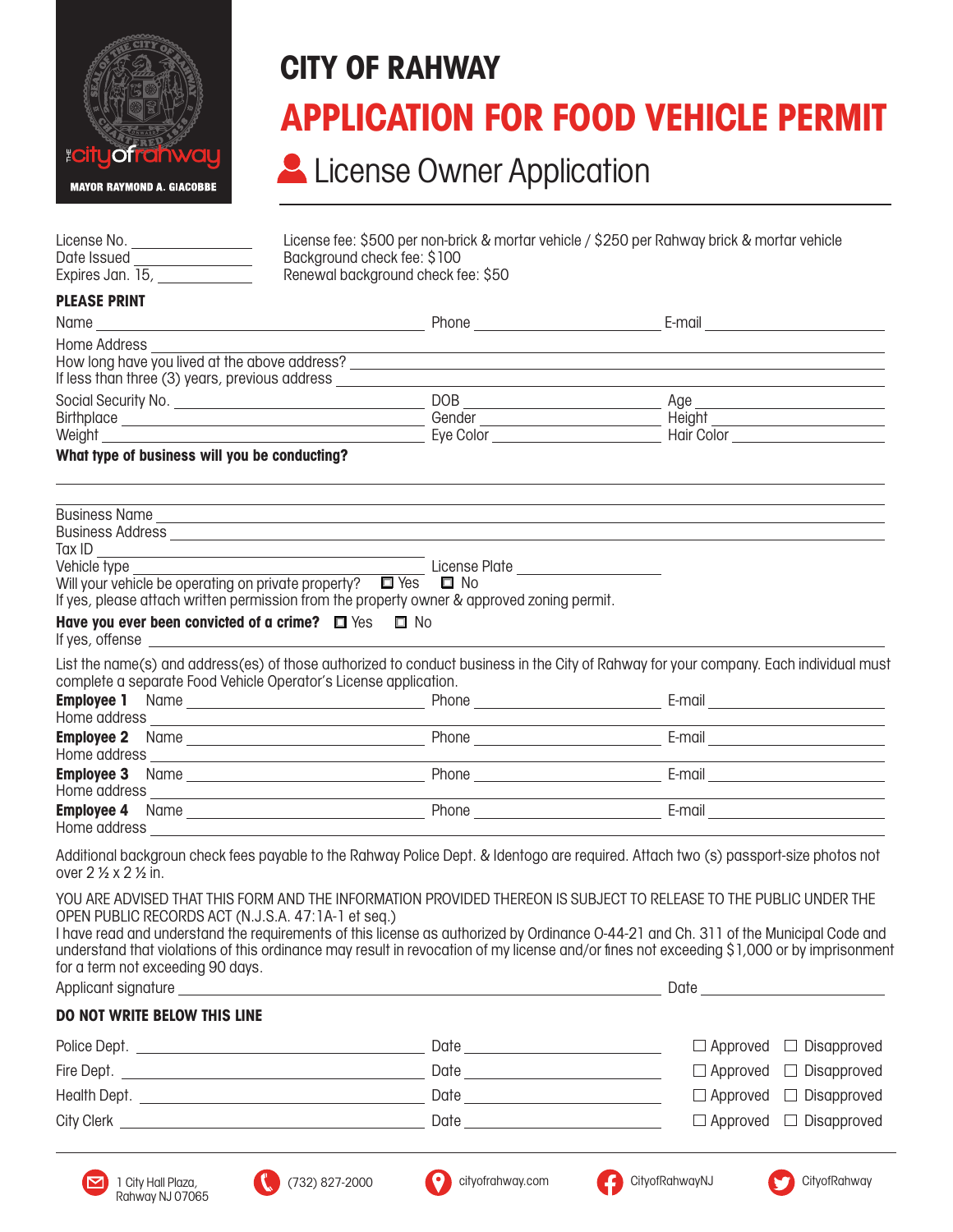

## CITY OF RAHWAY APPLICATION FOR FOOD VEHICLE PERMIT

C Operator Application

| License No. __________________                                  | Background check fee: \$100                                                                                                                                                                                                                                                                     |                                                                                                                                                                                                                                |  |  |  |
|-----------------------------------------------------------------|-------------------------------------------------------------------------------------------------------------------------------------------------------------------------------------------------------------------------------------------------------------------------------------------------|--------------------------------------------------------------------------------------------------------------------------------------------------------------------------------------------------------------------------------|--|--|--|
| Date Issued _________________<br>Expires Jan. 15, _____________ | Renewal background check fee: \$50                                                                                                                                                                                                                                                              |                                                                                                                                                                                                                                |  |  |  |
| <b>PLEASE PRINT</b>                                             |                                                                                                                                                                                                                                                                                                 |                                                                                                                                                                                                                                |  |  |  |
|                                                                 |                                                                                                                                                                                                                                                                                                 |                                                                                                                                                                                                                                |  |  |  |
| Home Address                                                    |                                                                                                                                                                                                                                                                                                 |                                                                                                                                                                                                                                |  |  |  |
|                                                                 |                                                                                                                                                                                                                                                                                                 |                                                                                                                                                                                                                                |  |  |  |
|                                                                 |                                                                                                                                                                                                                                                                                                 |                                                                                                                                                                                                                                |  |  |  |
| What type of business will you be conducting?                   |                                                                                                                                                                                                                                                                                                 |                                                                                                                                                                                                                                |  |  |  |
| <b>Business Address</b>                                         |                                                                                                                                                                                                                                                                                                 | Business Name experience and the second contract of the second contract of the second contract of the second contract of the second contract of the second contract of the second contract of the second contract of the secon |  |  |  |
|                                                                 | Will you be using a vehicle(s) in the operation of the business? $\square$ Yes $\square$ No                                                                                                                                                                                                     |                                                                                                                                                                                                                                |  |  |  |
|                                                                 | Have you ever been convicted of a crime? $\Box$ Yes $\Box$ No<br>If yes, offense and the state of the state of the state of the state of the state of the state of the state of the state of the state of the state of the state of the state of the state of the state of the state of the sta |                                                                                                                                                                                                                                |  |  |  |
| <b>References:</b>                                              |                                                                                                                                                                                                                                                                                                 |                                                                                                                                                                                                                                |  |  |  |
|                                                                 |                                                                                                                                                                                                                                                                                                 |                                                                                                                                                                                                                                |  |  |  |
|                                                                 |                                                                                                                                                                                                                                                                                                 |                                                                                                                                                                                                                                |  |  |  |
|                                                                 |                                                                                                                                                                                                                                                                                                 |                                                                                                                                                                                                                                |  |  |  |

Additional backgroun check fees payable to the Rahway Police Dept. & Identogo are required. Attach two (s) passport-size photos not over  $2 \frac{1}{2} \times 2 \frac{1}{2}$  in.

YOU ARE ADVISED THAT THIS FORM AND THE INFORMATION PROVIDED THEREON IS SUBJECT TO RELEASE TO THE PUBLIC UNDER THE OPEN PUBLIC RECORDS ACT (N.J.S.A. 47:1A-1 et seq.)

I have read and understand the requirements of this license as authorized by Ordinance O-44-21 and Ch. 311 of the Municipal Code and understand that violations of this ordinance may result in revocation of my license and/or fines not exceeding \$1,000 or by imprisonment for a term not exceeding 90 days.

Applicant signature experiments and the set of the set of the set of the set of the set of the set of the set of the set of the set of the set of the set of the set of the set of the set of the set of the set of the set of Police Dept. Date City Clerk Date DO NOT WRITE BELOW THIS LINE  $\Box$  Approved  $\Box$  Disapproved □ Approved □ Disapproved



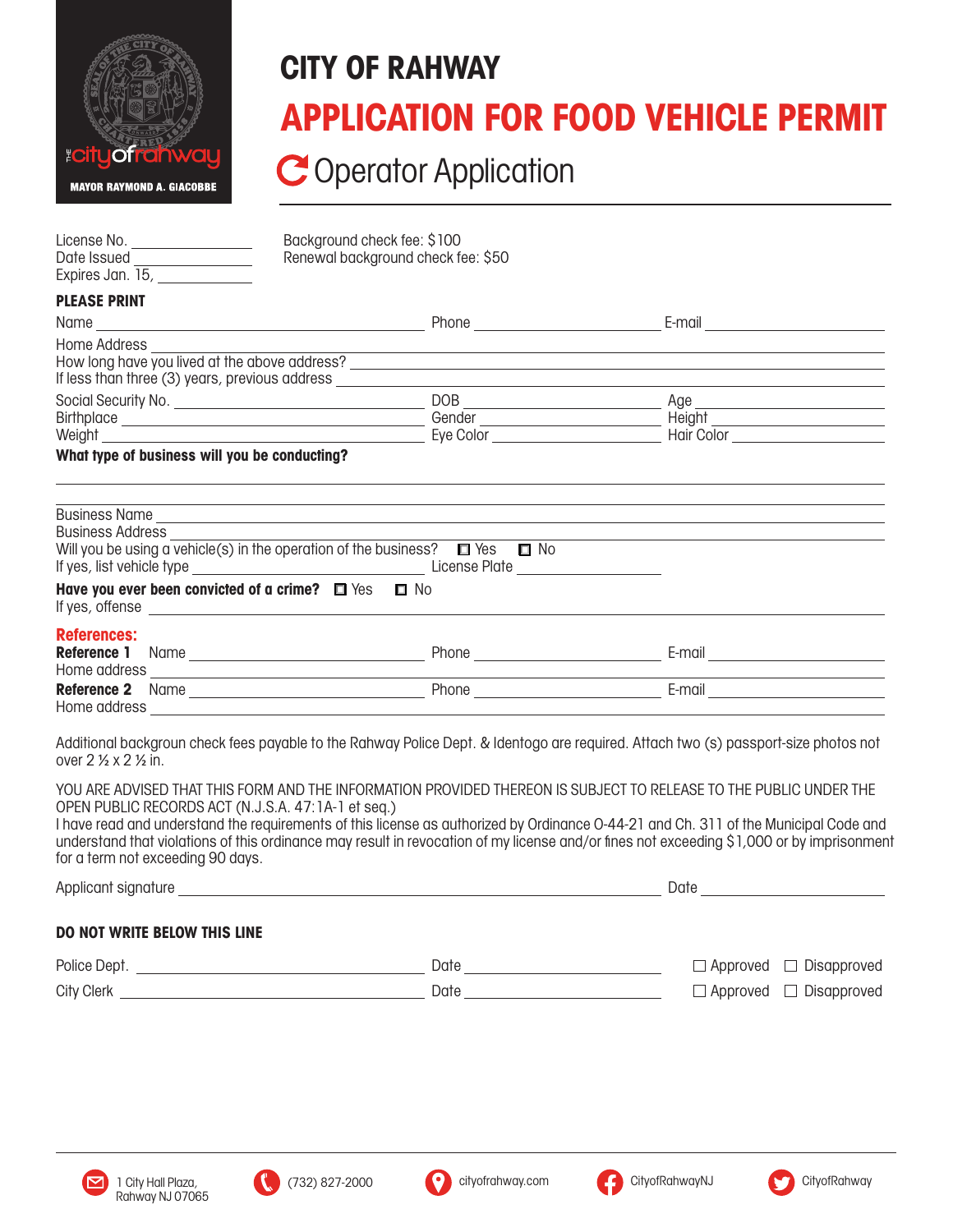# **Idento GO**

#### **New Jersey Universal Fingerprint Form** www.bioapplicant.com/nj

(3) Statute Number (1) Originating Agency Number (ORI #) (2) Category NJ0201300 **LOX**  $13:59-1$ (4) Reason for Fingerprinting (5) Document Type (6) Payment Information  $S<sub>1</sub>$ \$42.80 **LOCAL ORDINANCE** (8) Miscellaneous (7) Contributor's Case # (Unique Identifier) (9) First Name (11) Last Name  $(10)$  MI (12) Daytime Phone Number (16) Weight (13) Social Security Number (Optional) (14) Date of Birth (15) Height Λ (18) Place of Birth (US State if US Citizen; Country for all others) (17) Maiden or Alias Last Name (19) Country of Citizenship (20) Home Address State Zin Address City (24) Race (Select One) (21) Gender (Select one) (22) Hair Color (23) Eye Color Asian/ Pacific Islander (includes Asian Indian) Α Female  $\,$  B Black Male T American Indian / Alaska Native **Both** i wi White (Includes Hispanic/Spanish Origin) Unknown ËU. (25) Occupation / Position (with respect to (26) Employer / Organization Name (with respect to Requirement) Requirement) **Employer Address** City State Zip Identification Requirement - Acceptable Identification must be presented at the time of printing. Identification presented MUST be one (1) document that is current (not expired). A combination of documents will not be accepted. The single document must include the following criteria: Photo, Name,

Address (home/Issuing agency), Date of Birth. Acceptable ID must be issued by a Federal, State, County or Municipal entity for identification purposes. Examples of acceptable ID are: 1) Valid U.S. State Photo Driver's License/ Non Driver's License, 2) U.S. Passport, 3) USCIS Permanent Resident ID Card (issued after 5/10/2010), and 4) USCIS Employment Authorization Card (issued after 10/31/2011).

#### Please READ This Form Carefully:

Follow all of the instructions provided by your agency/employer to complete the fingerprint process. You must have this form (Blocks 1 through 26) completed prior to scheduling your fingerprint appointment via the website or call center. PLEASE PRINT LEGIBLY. It is required that you present this completed Universal Fingerprint Form, IDG\_NJAPP\_051719\_V1, at your scheduled appointment.

#### **Appointment Scheduling:**

Scheduling is available anytime at www.bioapplicant.com/nj. Appointments may also be scheduled through our Call Center. English and Spanish speaking agents are available at 1-877-503-5981. Monday through Friday, 8:00AM to 5:00PM EST and Saturday, 8:00AM to 12 Noon EST.

#### Payment:

When an applicant is responsible for payment, payment is required at the time of scheduling. The following forms of payment are accepted: Visa, MasterCard, American Express, Discover and prepaid debit cards, or electronic debit (ACH) from a checking account. Accounts will be debited immediately.

#### Cancel/ Reschedule:

Appointments may be canceled or rescheduled via the website or the call center before the deadline of 5PM EST the business day prior to the scheduled appointment (Saturday Noon for Monday appointments). An appointment fee of \$12.00 plus tax (\$12.80) will be incurred by applicants who do not cancel/reschedule their appointment prior to the deadline. Idemia Identity & Security will refund the remainder of the fee paid (state/federal search fees) to the original payment method.

#### Unable to be Fingerprinted:

An applicant is considered "Unable to be Fingerprinted" for any of the following reasons: Failure to appear for scheduled appointment, inability to present proper identification, inability to present this completed Universal Fingerprint Form IDG\_NJAPP\_051719\_V1, or the information on this form does not exactly match the information provided during the scheduling process. Applicants unable to be fingerprinted will incur a \$12.00 plus tax (\$12.80) appointment fee. Idemia Identity & Security will refund the remainder of the fee paid (state/federal search fees) to the original payment method.

#### **PCN and Receipts:**

Upon the completion of fingerprinting you will be assigned a PCN number. The PCN will be recorded on this form and on your receipt. Idemia Identity & Security will not provide duplicate receipts, PCN Numbers or any appointment/printing information after the time of printing.

| Applicant ID<br>Number:                 | Payment<br>Authorization: | PCN:               |
|-----------------------------------------|---------------------------|--------------------|
| Scheduled<br>Day & Date:                | Scheduled<br>Time:        | Scheduled<br>Site: |
| Agency Information:<br><b>RAHWAY PD</b> |                           |                    |

You MUST retain a copy of this form and the receipt of printing for your personal records.

#### **APPLICANTS MUST NOT ALTER. SHARE, OR REUSE THIS FORM**

IDG\_NJAPP\_051719\_V1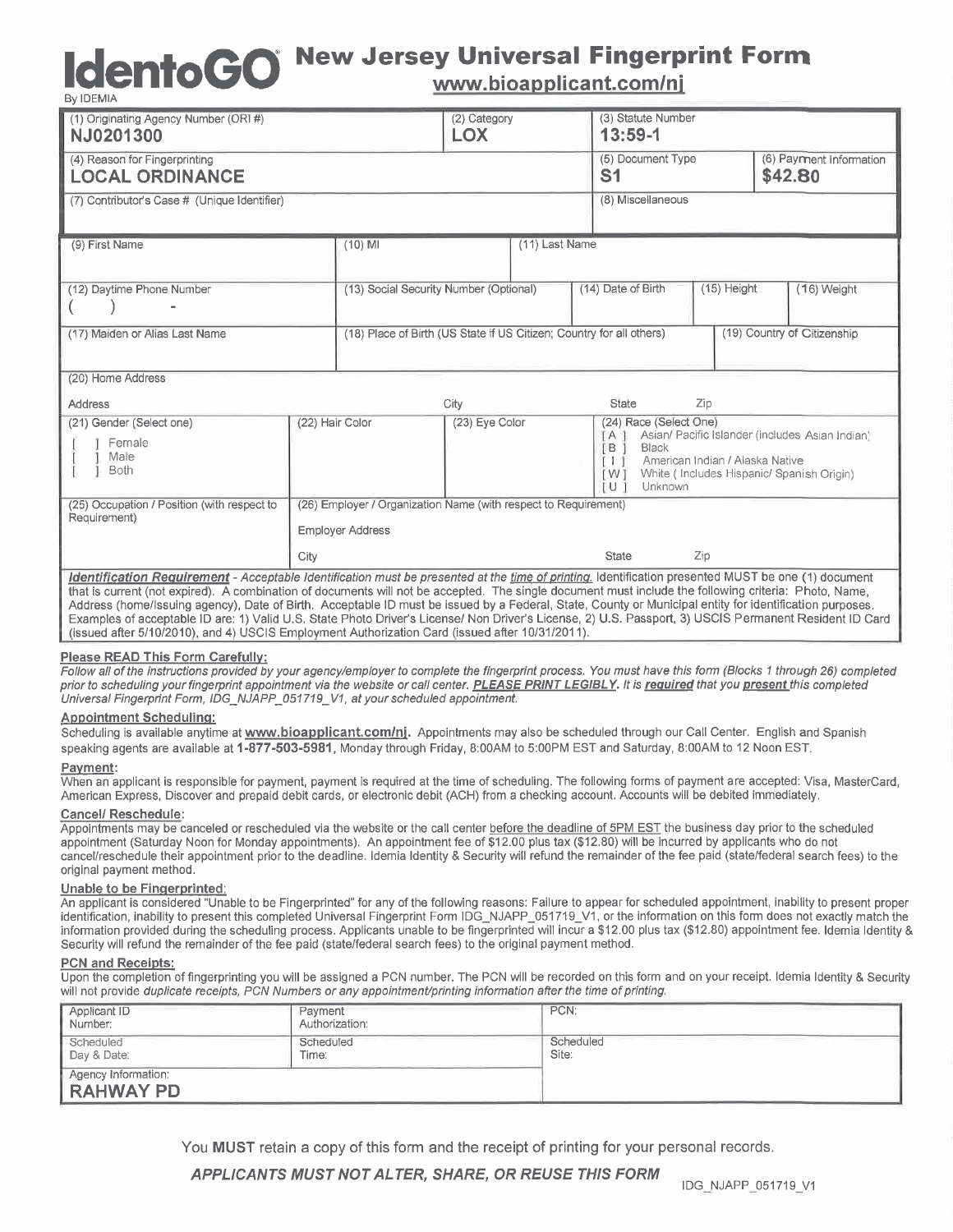

 **City of Rahway Police**

**ONE CITY HALL PLAZA RAHWAY, NEW JERSEY 07065**

**Jonathan R. Parham Shawn Ganley**<br> **Director of Police** Shawn Ganley<br> **Shawn Ganley** 

**Director of Police** *Chief Law Enforcement Officer*

### RELEASE AUTHORIZATION

To all courts, Probation Department, Law Enforcement Agencies, Selective Services Board, Physicians, Hospitals, Employee, Education and other Institutions and Agencies without exception, I\_\_\_\_\_\_\_\_\_\_\_\_\_\_\_\_\_\_\_\_\_\_\_\_\_\_\_\_\_\_\_\_\_\_\_\_\_\_\_\_, am making an application for a

**( ) Solicitors ( ) Peddlers**

To the City of Rahway and as a result an investigation is being conducted to determine my eligibility. Therefore, you are hereby authorized to release to the Rahway Police Department or its representative any and all information, documentary or otherwise pertaining to me, which they may request.

A photo static copy of this authorization will be considered as effective and valid as the original:

| Name:                     |                                        |
|---------------------------|----------------------------------------|
|                           |                                        |
| <b>Address:</b>           |                                        |
|                           |                                        |
| Telephone#                | Cell#                                  |
|                           |                                        |
| SS#                       | DOB:                                   |
|                           |                                        |
| NJDL#                     | <b>Expiration date:</b>                |
|                           |                                        |
| $\overline{\mathsf{X}}$   |                                        |
| Applicants Signature/Date | Witness (City of Rahway Employee/ Date |

**Note:** Persons who have had their application denied based on information provided by the State Bureau of Identification (criminal history) have the right to challenge the accuracy of the report and will be given an opportunity to correct or completed that record.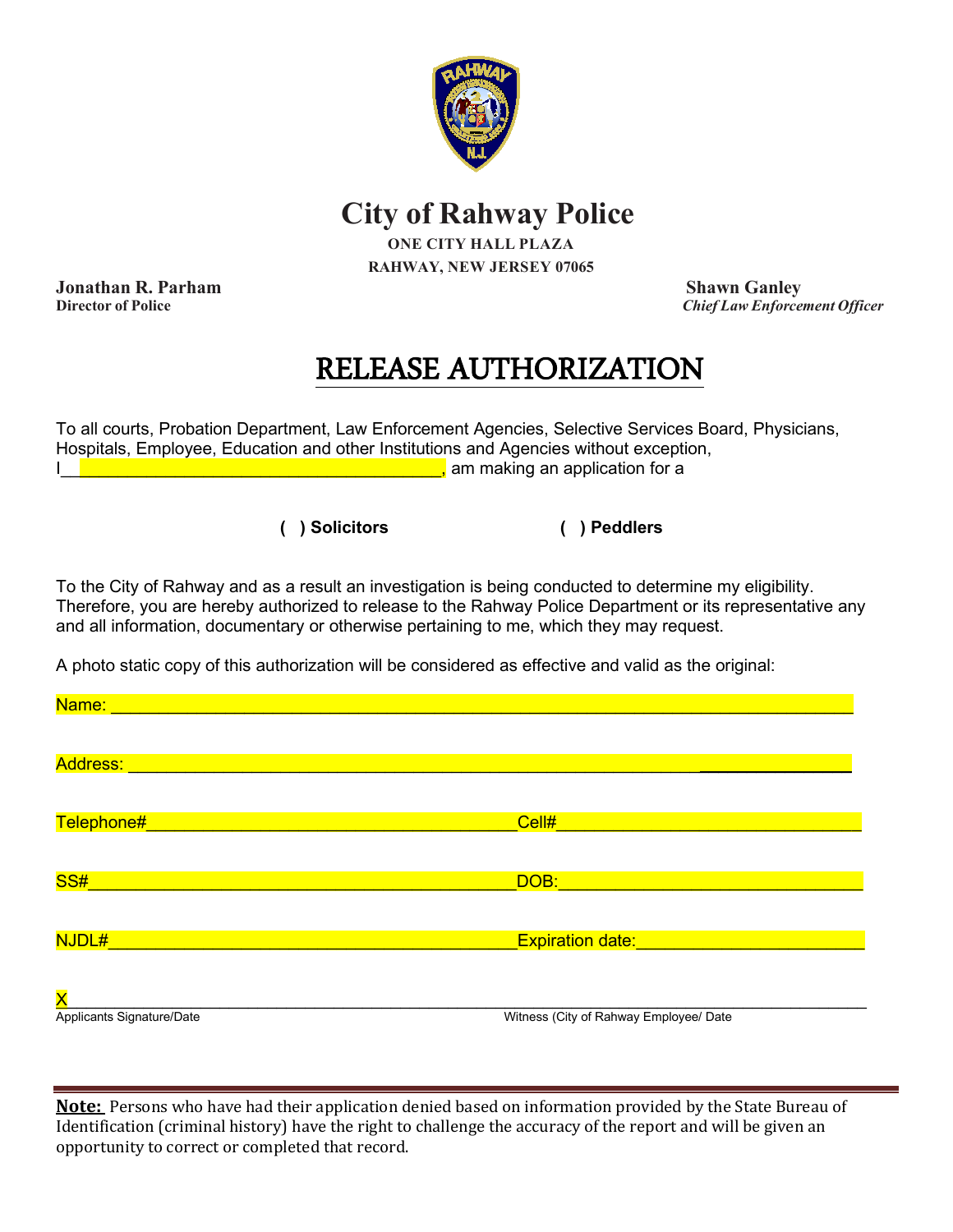### **ADOPTED ORDINANCE CITY OF RAHWAY, NEW JERSEY**

#### **No. O-44-21**

#### **AN ORDINANCE AMENDING CHAPTER 311 PEDDLING, SOLICITING AND VENDING OF THE CITY OF RAHWAY TO ADD ARTICLE VI FOOD VEHICLES**

**NOW, THEREFORE**, be it ordained, by the City Council of the City of Rahway, County of Union, State of New Jersey, as follows:

**Section 1.** Chapter 311 Article III shall be amended to read as follows:

#### **Article III - Peddlers**

§ [311-19 Definitions.](https://ecode360.com/9584627#9584564)

As used in this article, the following terms shall have the meanings indicated:

#### **[PEDDLER](https://ecode360.com/9584565#9584565)**

[A.](https://ecode360.com/9584566#9584566) Includes any person traveling by foot, wagon, motor vehicle or in or upon any other type of vehicle or conveyance, from house to house, store to store or street to street, carrying with him any wares, merchandise or goods for the purpose of:

- [\(1\)](https://ecode360.com/9584567#9584567) Offering and exposing the same for sale; or
- [\(2\)](https://ecode360.com/9584568#9584568) Making sales and delivering any of said articles to purchasers.

[B.](https://ecode360.com/9584569#9584569) Includes a person who, without traveling from place to place, sells or offers for sale wares, merchandise or goods from a wagon, motor vehicle or any other type of vehicle or conveyance.

[C.](https://ecode360.com/9584570#9584570) Includes the words "hawker," "huckster" and "vendor."

[D.](https://ecode360.com/9584571#9584571) Any person who solicits orders and, as a separate transaction, makes deliveries to purchasers as a part of a scheme or design to evade the provisions of this article shall be deemed a "peddler."

#### **E. Does not include food vehicles which are controlled under Article IV of this Chapter.**

#### **[DAY](https://ecode360.com/9584639#9584639)**

#### **Shall be reckoned from 12:00 midnight to 12:00 midnight.**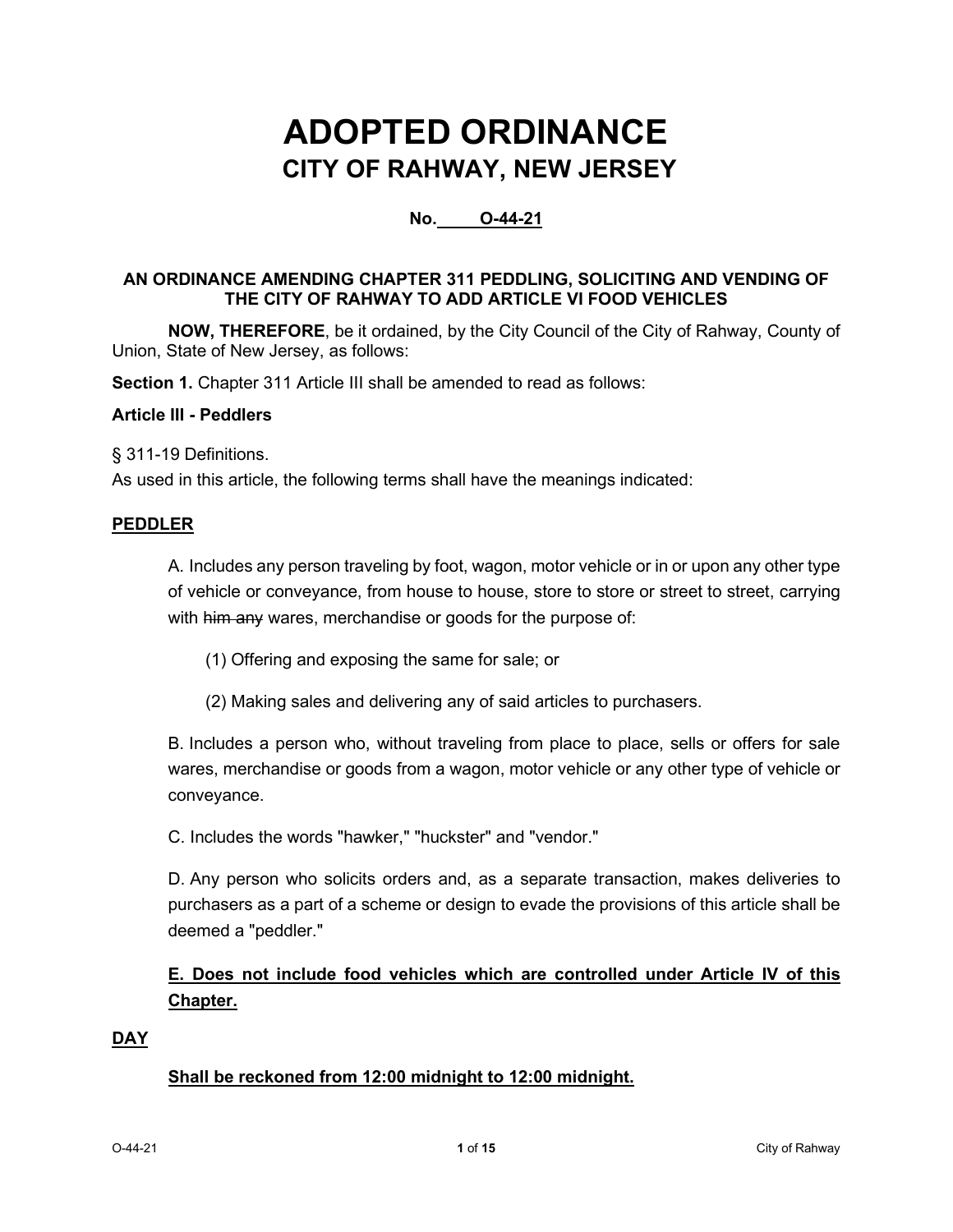#### **[VEHICLE](https://ecode360.com/9584640#9584640)**

#### **Any mode of conveyance or anything with or without a wheel or wheels, whether stationary or propelled by muscular power or other means.**

§ 311-20 **Business** L**l**icense and **employee** [permit required.](https://ecode360.com/9584627#9584572)

[A.](https://ecode360.com/9584573#9584573) Any individual who owns and/or operates a peddling business must first obtain a license from the City Clerk.

[B.](https://ecode360.com/9584574#9584574) Employees of peddling businesses actively peddling within the City of Rahway must first obtain a permit from the City Clerk.

- [C.](https://ecode360.com/9584575#9584575) Licenses and permits must be displayed in full view during the course of business.
- [D.](https://ecode360.com/9584576#9584576) Licenses/permits must be renewed annually each calendar year.
- [E.](https://ecode360.com/9584577#9584577) Background checks will be conducted on an annual basis for each holder of a license

#### or permit. **Background checks resulting with the following convictions may result in a denial for licenses and permits:**

- **(1) Conviction of a crime that was proven to be committed recklessly or with malicious intent, and was proven as inherently vile, unethical, or depraved, contrary to the rules of society**.
- **(2) Conviction of a third degree crime within a year of the application date will automatically disqualify the applicant. Conviction of a third degree crime over one year prior to the application date will be reviewed with additional consideration of other convictions. Examples of third degree crimes include but are not limited to terroristic threats, theft or shoplifting (over \$500.00), aggravated assault, fraud, burglary and distribution of controlled dangerous drugs.**
- **(3) Conviction of crimes against children, domestic violence, and/or sexual assault shall result in automatic disqualification for the applicant.**

[F.](https://ecode360.com/9584578#9584578) It is the responsibility of the license holder to ensure that each new employee who engages in the activities regulated by this article completes an application and receives a permit.

[G.](https://ecode360.com/9584579#9584579) Holders of special licenses from the State of New Jersey pursuant to the regulations of N.J.S.A. 45:24-9, as supplemented and amended, (honorably discharged veterans and exempt members of volunteer fire departments, volunteer fire engineer, hook and ladder, hose supply company or salvage corps. of any municipality or fire district in the State of New Jersey who hold exemption certificates issued to them) must fill out an application and pay for any background checks with the New Jersey Division of State Police but shall be exempt from any of the City's administrative fees for background checks hereunder. Only honorably discharged veterans who have resided in the State of New Jersey for at least six months and in Union County for at least three months shall qualify for this exemption.

[H.](https://ecode360.com/9584580#9584580) All licenses and permits shall expire on the last day of each calendar year.

[I.](https://ecode360.com/9584581#9584581) Upon termination of an employee, all permits of terminated employees must be returned to the City Clerk within 10 days of such termination.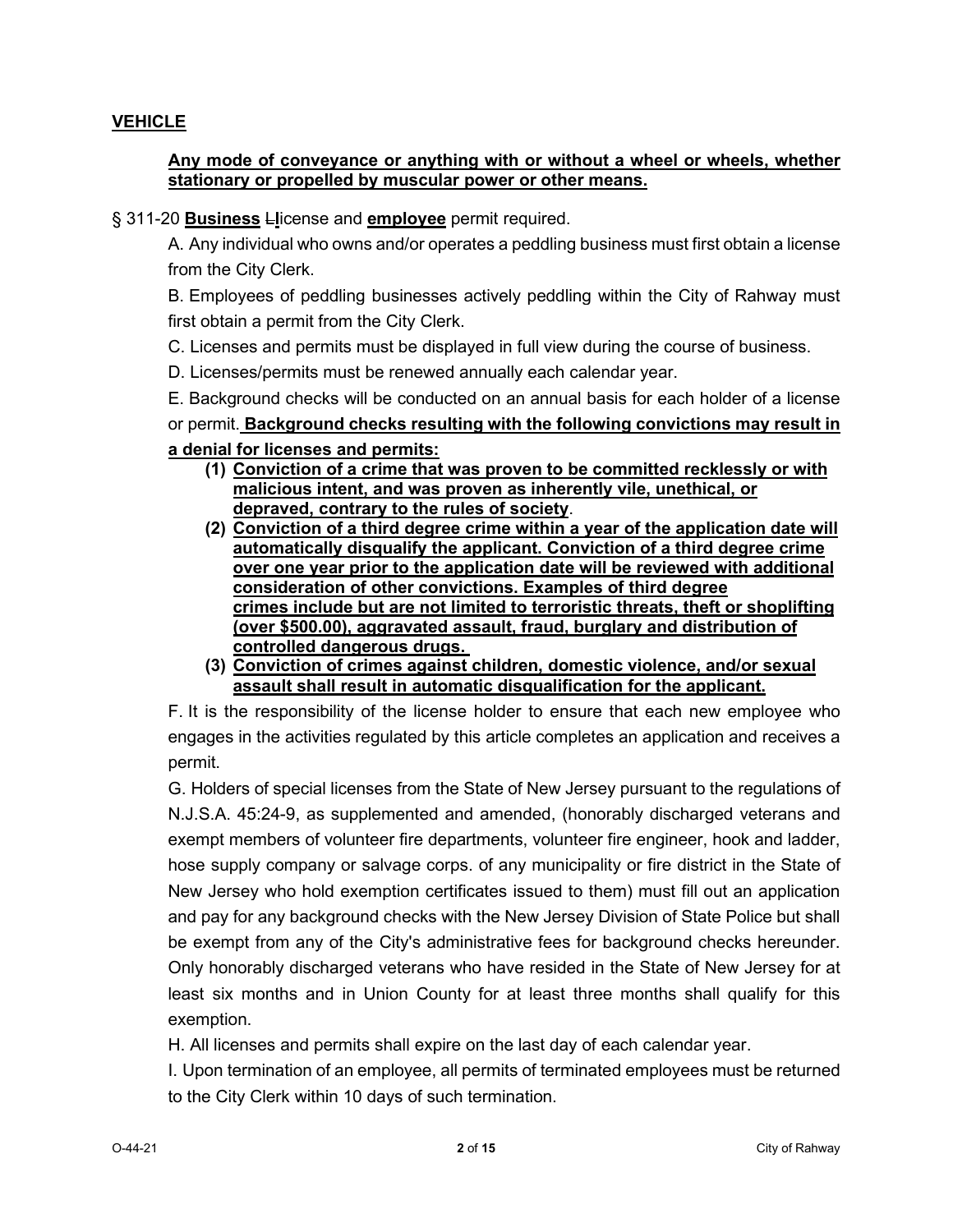[J.](https://ecode360.com/15694251#15694251) All peddlers selling food items from a vehicle must have the vehicle(s) inspected by the City Health Department and present a valid food license at the time of application for a peddlers license.

#### § 311-21 **Business** L**l**icense/**employee** [permit application](https://ecode360.com/9584627#9584582)**s**.

Any person desiring a license or permit under this article shall file, on a form to be supplied by the City Clerk, an application with the City stating the following:

- [A.](https://ecode360.com/9584583#9584583) **Business** L**l**icense application.
	- [\(1\)](https://ecode360.com/9584584#9584584) Name of applicant's business.
	- [\(2\)](https://ecode360.com/9584585#9584585) Address of applicant's business.
	- [\(3\)](https://ecode360.com/9584586#9584586) Telephone number of applicant's business.
	- [\(4\)](https://ecode360.com/9584587#9584587) Name and social security number of applicant.
	- [\(5\)](https://ecode360.com/9584588#9584588) Applicant's home address and telephone number.
	- [\(6\)](https://ecode360.com/9584589#9584589) Date and place of applicant's birth.
	- [\(7\)](https://ecode360.com/9584590#9584590) Place or places of residence of applicant for the preceding three years.
	- [\(8\)](https://ecode360.com/9584591#9584591) The kind and nature of merchandise to be sold or offered for sale.

[\(9\)](https://ecode360.com/9584592#9584592) Whether or not the applicant will use or employ any vehicles in connection with the operation of the business licensed under this article and, if so, the number of vehicles, license plate number and description of each vehicle.

[\(10\)](https://ecode360.com/9584593#9584593) Whether or not the applicant has ever been convicted of a crime, misdemeanor or violation of any ordinance concerning peddlers and/or hawkers and, if so, where and the nature of the offense or convictions.

[\(11\)](https://ecode360.com/9584594#9584594) All applications for licenses must be accompanied by an approved fingerprint check from the Rahway Police Department.

[\(12\)](https://ecode360.com/9584595#9584595) All applications must be accompanied by a signed peddlers license authorization form **to consent to the Rahway Police Department to run a background check**.

[\(13\)](https://ecode360.com/9584596#9584596) Two passport-size photographs, one of which must **will** be attached to the license.

#### [B.](https://ecode360.com/9584597#9584597) **Employee** P**p**ermit application.

- [\(1\)](https://ecode360.com/9584598#9584598) Name of employer's business.
- [\(2\)](https://ecode360.com/9584599#9584599) Address of employer's business.
- [\(3\)](https://ecode360.com/9584600#9584600) Telephone number of employer's business.
- [\(4\)](https://ecode360.com/9584601#9584601) Name and social security number of applicant.
- [\(5\)](https://ecode360.com/9584602#9584602) Applicant's home address and telephone number.
- [\(6\)](https://ecode360.com/9584603#9584603) Date and place of the applicant's birth.
- [\(7\)](https://ecode360.com/9584604#9584604) Place or places of residence of the applicant for the preceding three years.
- [\(8\)](https://ecode360.com/9584605#9584605) The kind and nature of merchandise to be sold or offered for sale.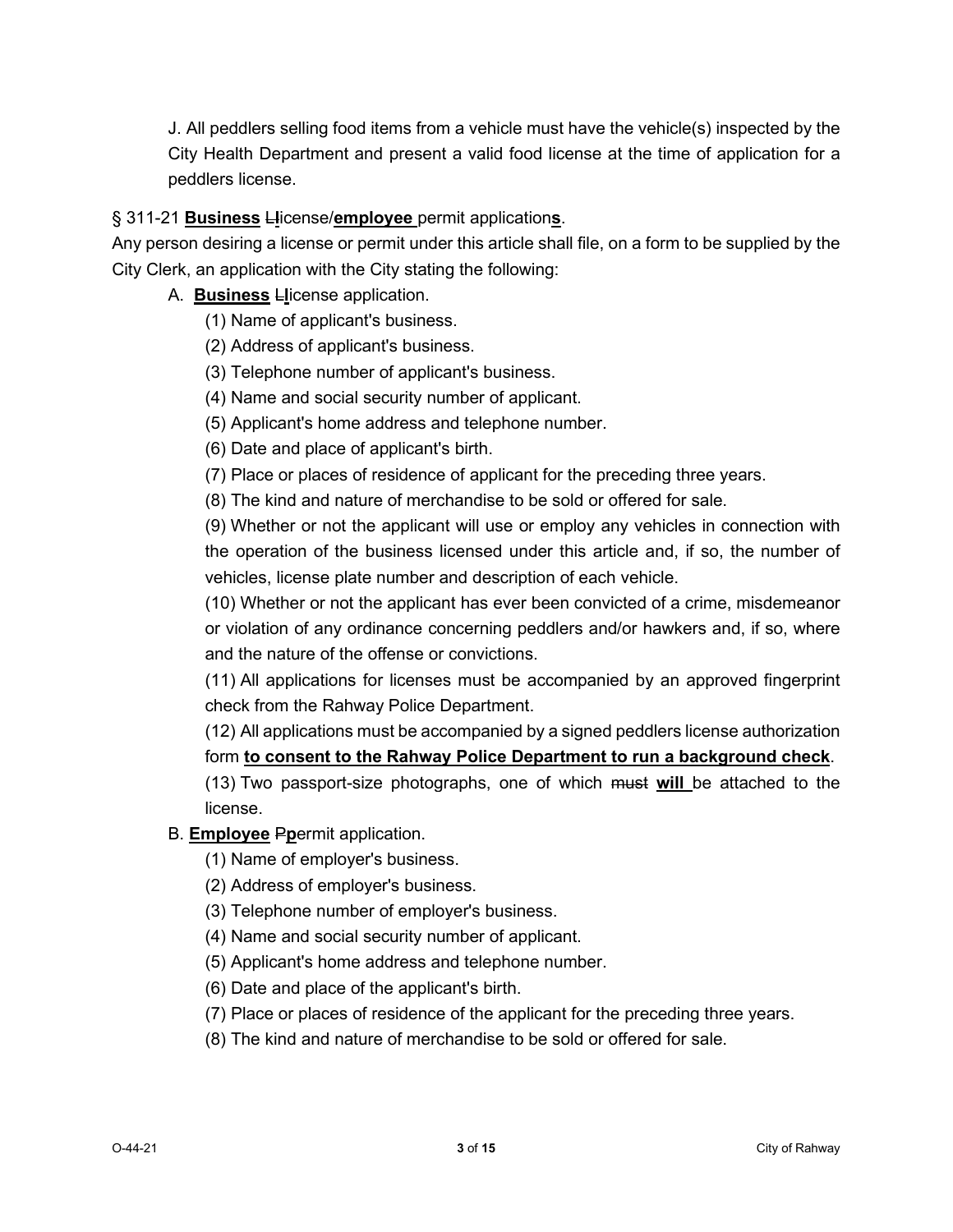[\(9\)](https://ecode360.com/9584606#9584606) Whether or not the applicant will use or employ any vehicles in connection with the operation of the business licensed under this article and, if so, the number of vehicles, license plate number and description of each vehicle.

[\(10\)](https://ecode360.com/9584607#9584607) Whether or not the applicant has ever been convicted of a crime, misdemeanor or violation of any ordinance concerning peddlers and/or hawkers and, if so, where and the nature of the offense or convictions.

[\(11\)](https://ecode360.com/9584608#9584608) All applications for permits must be accompanied by an approved fingerprint check from the Rahway Police Department.

[\(12\)](https://ecode360.com/9584609#9584609) All applications must be accompanied by a signed permit application release authorization form **to consent to the Rahway Police Department to run a background check**.

[\(13\)](https://ecode360.com/9584610#9584610) Two passport-size photographs, one of which must **will** be attached to the permit.

§ [311-22 Exemptions.](https://ecode360.com/9584627#9584611)

The following persons are to be deemed outside the coverage of this article and exempt from the licensing provisions and fee requirements (except where noted) thereof:

[A.](https://ecode360.com/9584612#9584612) Any vendor of meat, milk, poultry or eggs.

[B.](https://ecode360.com/9584613#9584613) **A.** Any person selling only at wholesale, from sample, to dealers in the wares, merchandise or goods sold.

[C.](https://ecode360.com/9584614#9584614) **B.** Any person selling newspapers or periodicals **only**.

#### [D.](https://ecode360.com/9584615#9584615) Any person engaged in the business of selling goods, wares or merchandise from a store or building in the City.

[E.](https://ecode360.com/9584616#9584616) **C.** Any farmer or gardener selling goods of his own growth.

[F.](https://ecode360.com/9584617#9584617) **D.** Any federal census takers and polls or surveys taken pursuant to federal, state or local law shall not be prohibited by this article.

#### § 311-23 **[Business Llicense](https://ecode360.com/9584627#9584618)** fees.

[A.](https://ecode360.com/9584619#9584619) The license fee for peddlers who use or employ one or more wagons or other vehicles shall be \$200 **\$300** annually **per vehicle or wagon**, except that holders of special licenses pursuant to § [311-20G](https://ecode360.com/9584579#9584579) shall be exempt.

[B.](https://ecode360.com/9584620#9584620) The license fee for peddlers who do not use or employ wagons or other vehicles, but carry their wares or goods about by foot, shall be \$100 **\$250** annually; except that holders of special licenses pursuant to § [311-20G](https://ecode360.com/9584579#9584579) shall be exempt.

[C.](https://ecode360.com/9584621#9584621) For initial **business** license/ **employee** permit application:

[\(1\)](https://ecode360.com/9584622#9584622) Each applicant is responsible for the cost of fingerprinting.

[\(2\)](https://ecode360.com/9584623#9584623) Fee of \$100, payable to the City of Rahway to cover the administrative fee for the background check, except holders of special licenses pursuant to § [311-20G](https://ecode360.com/9584579#9584579) shall be exempt.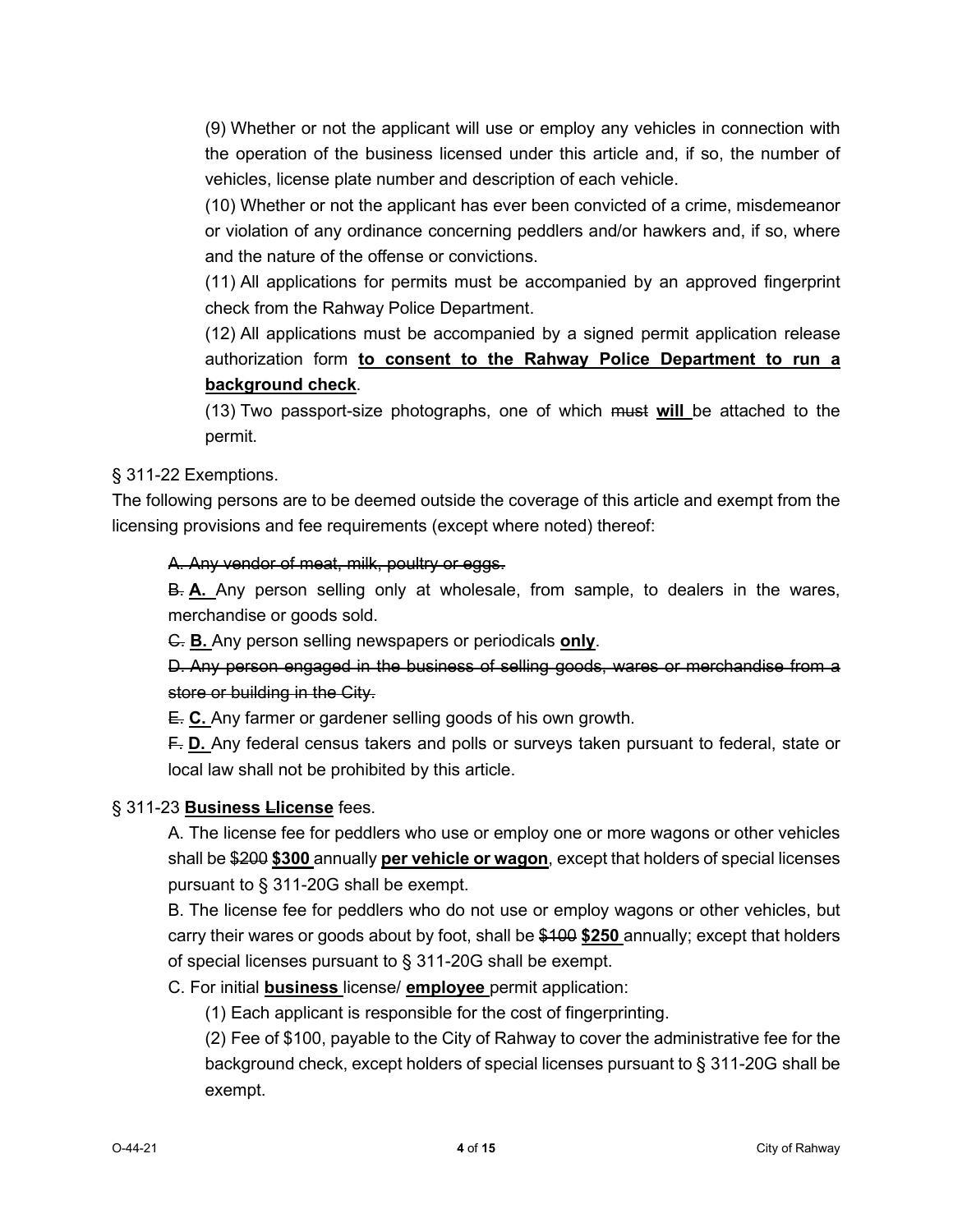[D.](https://ecode360.com/9584624#9584624) For an annual background check at renewal:

[\(1\)](https://ecode360.com/9584625#9584625) Each applicant is responsible for the cost of the secondary check.

[\(2\)](https://ecode360.com/9584626#9584626) Fee of \$50, payable to the City of Rahway to cover the administrative fee for the background check, except holders of special licenses pursuant to § [311-20G](https://ecode360.com/9584579#9584579) shall be exempt.

#### § [311-24 Stationary](https://ecode360.com/9584627#9584627) p**P**eddling locations.

[A.](https://ecode360.com/9584628#9584628) No person authorized to conduct a business of being a peddler shall disturb the public by crying out his wares nor by creating a nuisance, nor shall any such person remain or allow any vehicle or conveyance to remain within 100 feet of any one residence building **or 500 feet of any retail or any business establishment** for a period of time exceeding 15 consecutive minutes for the purpose of conducting such business.

[B.](https://ecode360.com/9584629#9584629) As used in this section, "residence building" shall mean a detached dwelling used as a place of residence by not more than two families.

[C.](https://ecode360.com/15694252#15694252) No peddler may stop to sell goods in the Special Improvement District

**C. No person shall appear upon any public street or park a vehicle or permit a vehicle to stand upon any public street within 200 yards of any school premises within the City during any day for the purpose of or during the process of soliciting a sale or sales or any business, or of displaying food, goods, merchandise or any article whatsoever, or of offering to sell or selling the same to any person.**

#### **§ [311-25 Hours limited; fees.](https://ecode360.com/9584636#9584643)**

**[A.](https://ecode360.com/9584644#9584644) No person shall appear upon any public street within the City from 9:00 p.m. to 8:00 a.m. of the following day for the purpose of or during the process of soliciting a sale or sales or any business, or of displaying food, goods, merchandise or any article whatsoever, or of offering to sell or selling the same to any person.**

§ 311-25 **26** [Revocation of license.](https://ecode360.com/9584627#9584630)

The Business Administrator of the City reserves the right to cause the City Clerk to revoke and/or rescind any license or permit granted under this article if the person or organization with such license or permit, as applicable, shall be found:

[A.](https://ecode360.com/9584631#9584631) Using false or fraudulent statements in obtaining such license or permit.

[B.](https://ecode360.com/9584632#9584632) Using false or fraudulent statements or other misrepresentations in the course of carrying on business or employment under such license or permit, as applicable.

[C.](https://ecode360.com/9584633#9584633) Conducting the business of canvassing, soliciting, peddling or hawking in an unlawful manner or in such a manner as to constitute a breach of the peace or nuisance or a menace to the health, safety and welfare of the citizens of the City of Rahway.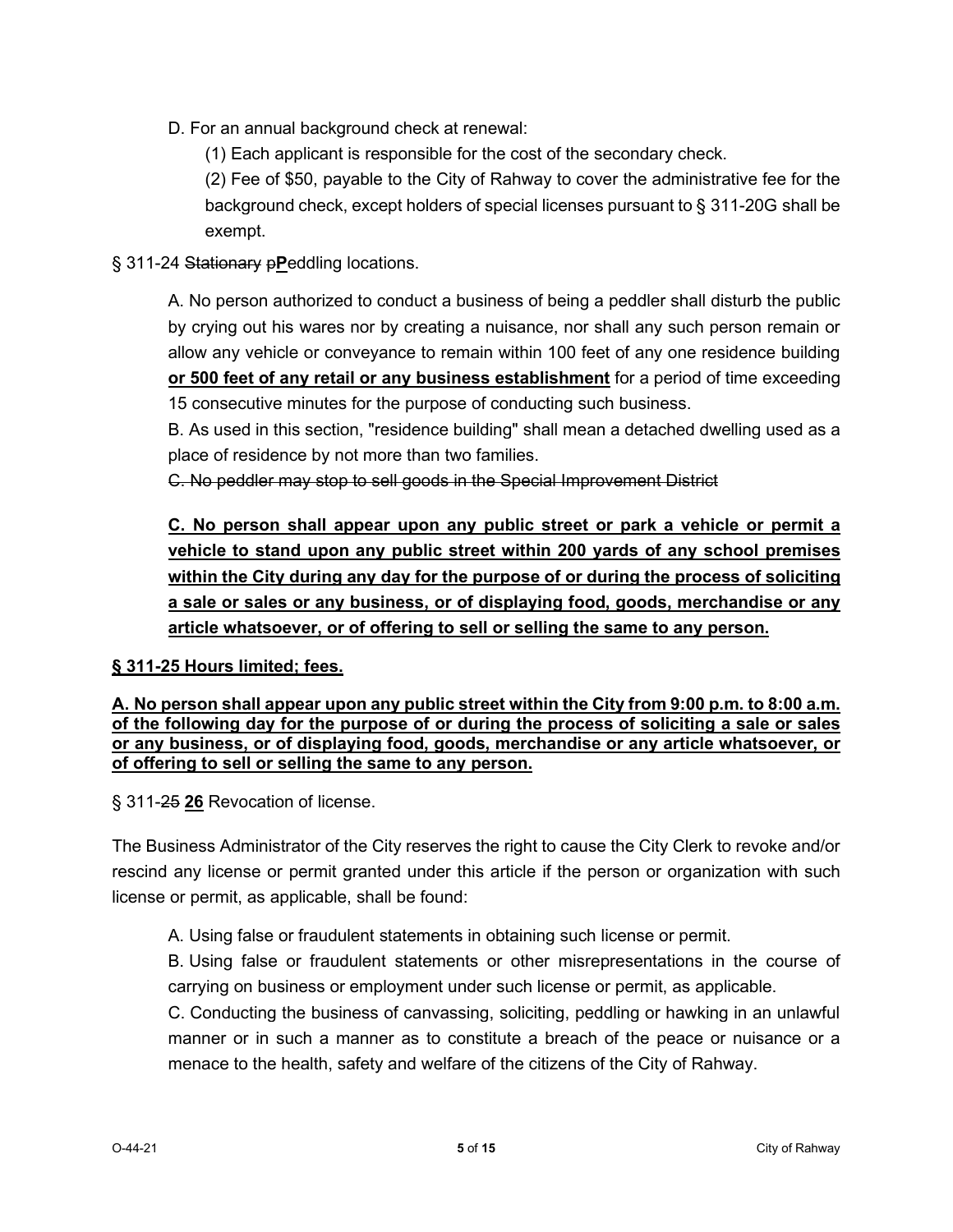#### **D. Selling items including but not limited to, tobacco products, products containing THC, alcohol, firearms and ammunition, fireworks, or any other items that have legal age restrictions or are deemed as a controlled substance.**

§ 311-26 **27** [Violations and penalties.](https://ecode360.com/9584627#9584634)

Any person who violates any provision of this article shall, upon conviction thereof, be punished by a fine not exceeding \$500 **\$1,000** or by imprisonment for a term not exceeding 90 days, or both. A separate offense shall be deemed committed on each day during or on which a violation occurs or continues.

**Section 2.** Chapter 311 Article IV shall be amended and removed as follows:

#### **Article IV Street Vendors**

#### § 311-28 **[Purpose.](https://ecode360.com/9584636#9584637)**

It is hereby declared that hawking, peddling and vending upon certain public streets of the City have created traffic problems resulting in safety hazards; and so, therefore, it becomes necessary to regulate the foregoing in order to promote traffic safety and alleviate traffic hazards.

#### § 311-29 **[Definitions.](https://ecode360.com/9584636#9584638)**

As used in this article, the following terms shall have the meanings indicated:

#### **[DAY](https://ecode360.com/9584639#9584639)**

Shall be reckoned from 12:00 midnight to 12:00 midnight.

#### **[VEHICLE](https://ecode360.com/9584640#9584640)**

Any mode of conveyance or anything with or without a wheel or wheels, whether stationary or propelled by muscular power or other means.

#### § 311-30 **[Vending vehicles near schools.](https://ecode360.com/9584636#9584641)**

No person shall park a vehicle or permit a vehicle to stand upon any public street within 200 yards of any school premises within the City during any day for the purpose of or during the process of soliciting a sale or sales or any business, or of displaying food, goods, merchandise or any article whatsoever, or of offering to sell or selling the same to any person.

#### § 311-31 **[Vending near schools.](https://ecode360.com/9584636#9584642)**

No person shall appear upon any public street within the area described in § **[311-30](https://ecode360.com/9584641#9584641)** during any day for the purpose of or during the process of soliciting a sale or sales or any business, or of displaying food, goods, merchandise or any article whatsoever, or of offering to sell or selling the same to any person.

#### § 311-32 **[Hours limited; fees.](https://ecode360.com/9584636#9584643)**

[Amended 5-12-2003 by Ord. No. O-37-03; 9-12-2011 by Ord. No. O-25-11]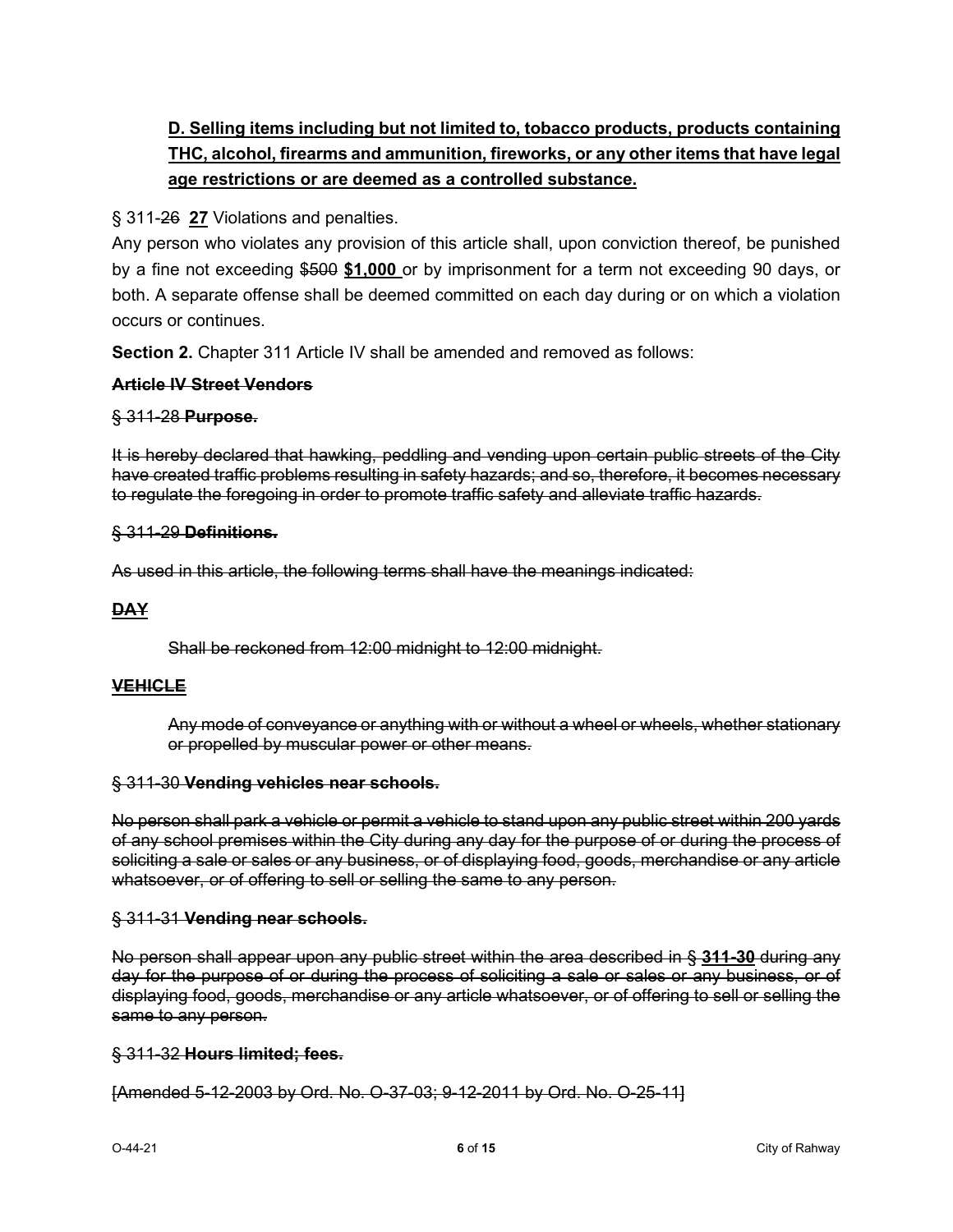**[A.](https://ecode360.com/9584644#9584644)** No person shall appear upon any public street within the City from 9:00 p.m. to 8:00 a.m. of the following day for the purpose of or during the process of soliciting a sale or sales or any business, or of displaying food, goods, merchandise or any article whatsoever, or of offering to sell or selling the same to any person.

**[B.](https://ecode360.com/9584645#9584645)** All vendors shall, before offering any goods, wares or merchandise for sale, pay to the City Clerk the sum of \$10 for each anticipated day that vendor intends to offer goods, wares or merchandise for sale on the public streets of the City. Upon payment of such amount and submission of an application, said vendor will receive a license from the City Clerk for said period of days.

#### § 311-33**[Violations and penalties.](https://ecode360.com/9584636#9584646)**

Any person who violates any of the provisions of this article shall, upon conviction thereof, be subject to a fine not exceeding \$500 or imprisonment for a period not exceeding 90 days, or both.

#### **[Article](https://ecode360.com/9584647#9584648) IV Transient Merchants and Itinerant Vendors**

**As used in this article, the following terms shall have the meanings indicated:**

#### **[TRANSIENT MERCHANTS OR ITINERANT VENDORS](https://ecode360.com/9584649#9584649)**

**Include persons, whether principal or agent, who engage in a merchandising business in the City, with intent to close out or discontinue such business within one year from the date of commencement, including those who, for the purpose of carrying on such business, hire, lease or occupy any building, structure or railroad car for the exhibition and sale of goods, wares and merchandise. Nothing in this definition shall be construed to apply to or affect the sale of fruits, vegetables and farm products, such as meat, poultry, butter and eggs.**

**§ [311-28 Business license required; application; fee; display of license.](https://ecode360.com/9584647#9584650)**

**[A.](https://ecode360.com/9584651#9584651) All persons seeking to do business as a transient merchant or itinerant vendor, as the same is described in this article, shall apply to the City Clerk for a license before the commencement of said business. The application shall specify if any electrical wiring, motor or operation mechanism is to be utilized and/or installed by said merchant or vendor. The application shall include a map or sketch showing the ingress and egress of traffic, if any, on the site, indicating the location of off-street parking and indicating the impact on traffic in the neighborhood. Attached to each application shall be a certification from the following officers or departments of the City of Rahway:**

**[\(1\)](https://ecode360.com/9584652#9584652) Chief of Police, certifying that the proposed location will not create a traffic hazard nor endanger the lives or safety of pedestrians using the sidewalk in the immediate vicinity.**

**[\(2\)](https://ecode360.com/9584653#9584653) Zoning Officer, certifying that the proposed site is a permitted use at the location requested.**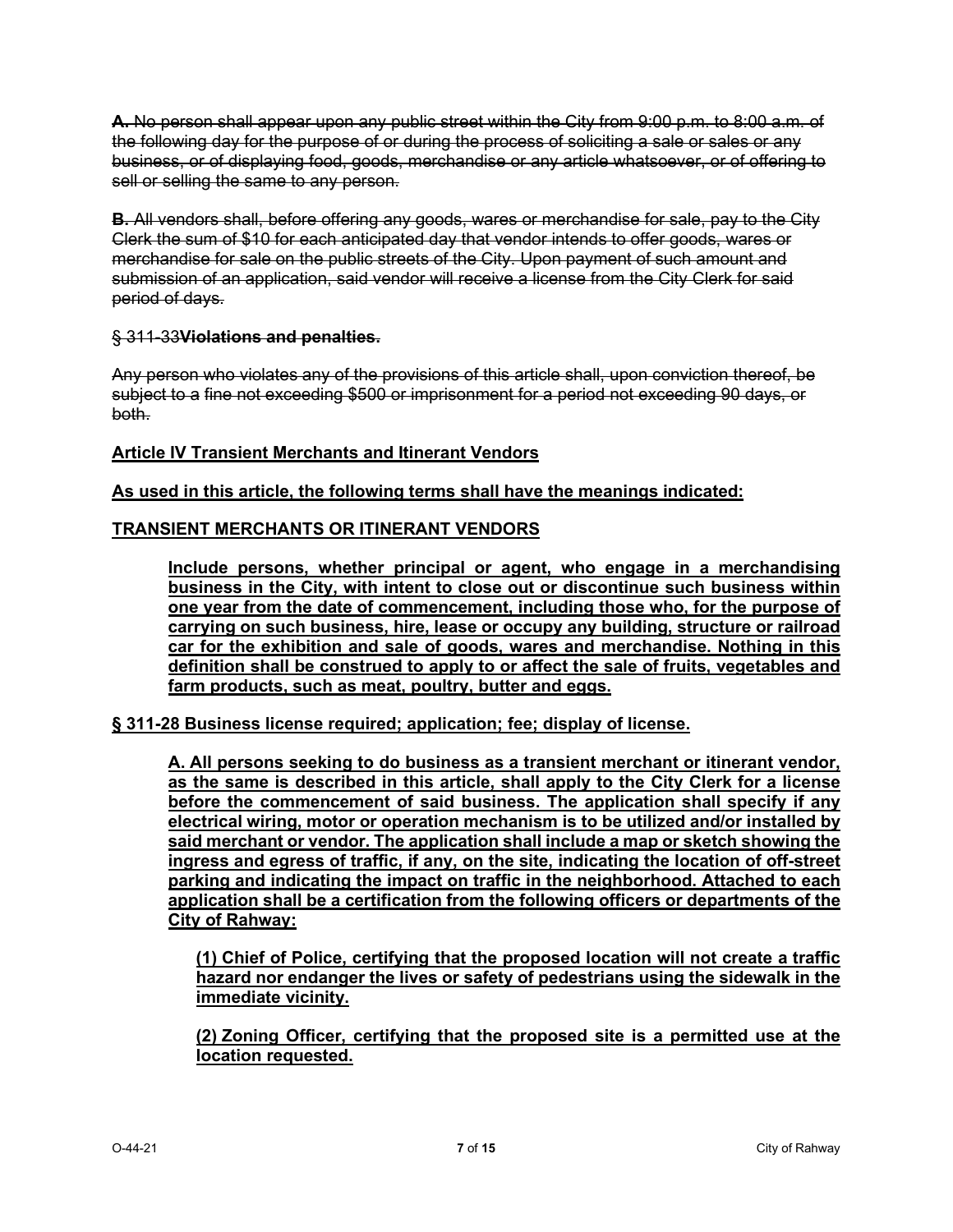**[\(3\)](https://ecode360.com/9584654#9584654) Fire Chief, certifying that the site used does not constitute a fire or safety hazard.**

**[\(4\)](https://ecode360.com/9584655#9584655) City Clerk, certifying that a bond has been posted in accordance with N.J.S.A. 45:24-5.**

**[\(5\)](https://ecode360.com/9584656#9584656) State of New Jersey, Division of Taxation, a certificate of authority.**

**[B.](https://ecode360.com/9584657#9584657) All transient merchants or itinerant vendors shall, before offering any goods, wares or merchandise for sale, pay to the City Clerk the sum of \$200. Upon payment of such amount and submission of an application as set forth in this article, said vendor shall be entitled to apply for and receive from the City Clerk a license. The license shall be in effect in favor of the person to whom it is issued for a period of 45 days from the date of issuance.**

**[C.](https://ecode360.com/9584658#9584658) The license granted shall be displayed by the licensee in a conspicuous place on the site where the business is transacted. Failure to produce the license to a police officer or other designated City official shall be grounds for suspending business at the site until the license is produced.**

**§ [311-29 Statutory compliance.](https://ecode360.com/9584647#9584659)**

**Before a license shall issue under this article, the applicant for a license under this article shall comply with the provisions of N.J.S.A. 45:24-4, 45:24-5 and 45:24-6.**

**§ [311-30 Exemptions.](https://ecode360.com/9584647#9584660)**

**The provisions of this article shall not apply to organizations listed as exempt in N.J.S.A. 45:24-7, in addition to which is added as an exempt organization any organization whose membership is composed of veterans who have served the United States in any war.**

**§ [311-31 Violations and penalties.](https://ecode360.com/9584647#9584661)**

**Any transient merchant or itinerant vendor who fails to comply with the requirements of this article or any part thereof or who makes a false or fraudulent representation in any statement required by this article to be filed by him or who falsely represents, by advertising or otherwise, that such personal property is, in whole or in part, damaged goods saved from fire or who makes any false statement as to the previous history or character of such personal property shall, upon conviction thereof, be punished by a fine of not more than \$1,000 or by imprisonment for a term not exceeding 90 days, or both.**

**Section 3.** Chapter 311 shall be amended to add Article V Food Vehicles as follows:

#### **ARTICLE V FOOD VEHICLES**

#### **§ 311-32 Purpose**

**The purpose of this article is to define the process, licensing, location, and operations for vendors engaging in the preparation and sale of food from mobile, non-permanent vehicles within the City of Rahway.**

#### **§ 311-33 Definitions**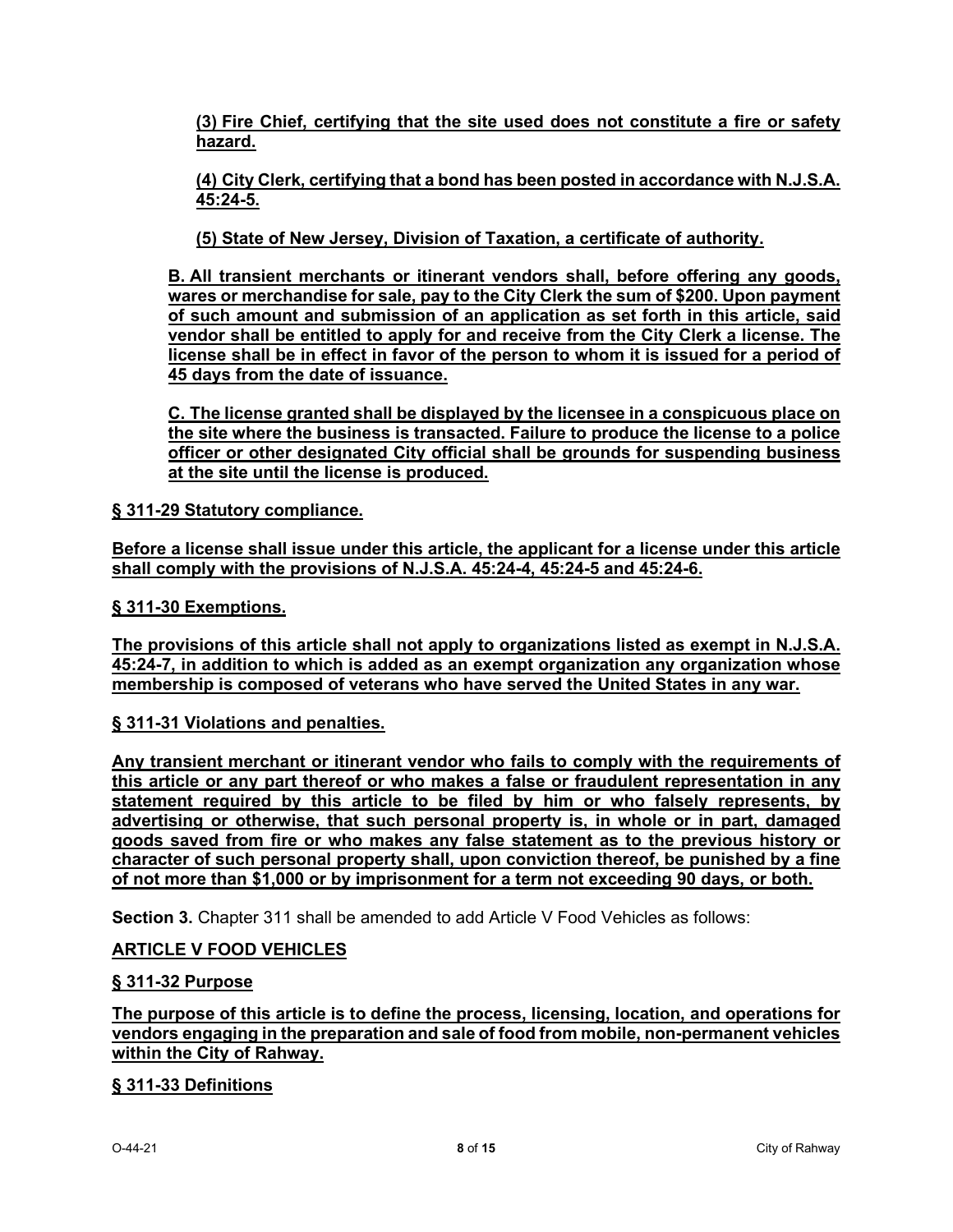#### **[FOOD CART](http://ecode360.com/30873503#30873503)**

**A cart or other movable device used on the public sidewalks or in public places, in which ready to eat food is cooked, wrapped, packaged, processed or portioned for sale or distribution, and which is not licensed as a food truck or food trailer. Food carts shall refer to a cart or other movable device that is intended to remain in a stationary location for a period of time.**

#### **FOOD PUSH CART**

**A nonmotorized vehicle designed to be pushed, where a person goes from place to place by traveling on public sidewalks, selling ice cream products, frozen confectionery products, water ices, beverages, foods and foodstuffs which, prior to service, require only limited preparation or are prepackaged, where the purpose is to sell or attempt to sell these items to customers from such vehicle or push cart.**

#### **[FOOD TRAILER](http://ecode360.com/30873504#30873504)**

**A nonmotorized vehicle designed to be towed by a motorized vehicle that is registered and is able to be operated on the public streets of the State of New Jersey, in which ready to eat food is cooked, wrapped, packaged, processed or portioned for sale or distribution.**

#### **[FOOD TRUCK](http://ecode360.com/30873505#30873505)**

**A motorized vehicle that is registered and is able to be operated on the public streets of the State of New Jersey, in which ready to eat food is cooked, wrapped, packaged, processed or portioned for sale or distribution.**

#### **[FOOD VEHICLE](http://ecode360.com/30873506#30873506)**

**Collectively, a food truck, food trailer and a food cart.**

#### **MOBILE [FOOD VENDOR](http://ecode360.com/30873507#30873507)**

**The owner or operator of a food truck, food trailer or food cart, pushcart, or the owner's agent, whether such food or beverages are prepared on-site or prepared elsewhere and transported to the site of the sale.**

#### **FROZEN DESSERT TRUCK**

**A motorized vehicle that is registered and is able to be operated on the public streets of the State of New Jersey, in which frozen desserts are carried for purposes of retail sale on public streets.**

#### **[VEHICLE](https://ecode360.com/9584640#9584640)**

**Any mode of conveyance or anything with or without a wheel or wheels, whether stationary or propelled by muscular power or other means.**

#### **§ 311-34 Business license and employee permit required**

- **A. Any individual / company that wishes to operate as a mobile food vendor must first obtain a license from the City Clerk.**
- **B. The information and content of the License/Permit application shall be the same as the requirements for a Peddler license/permit as defined in Section 311-21.**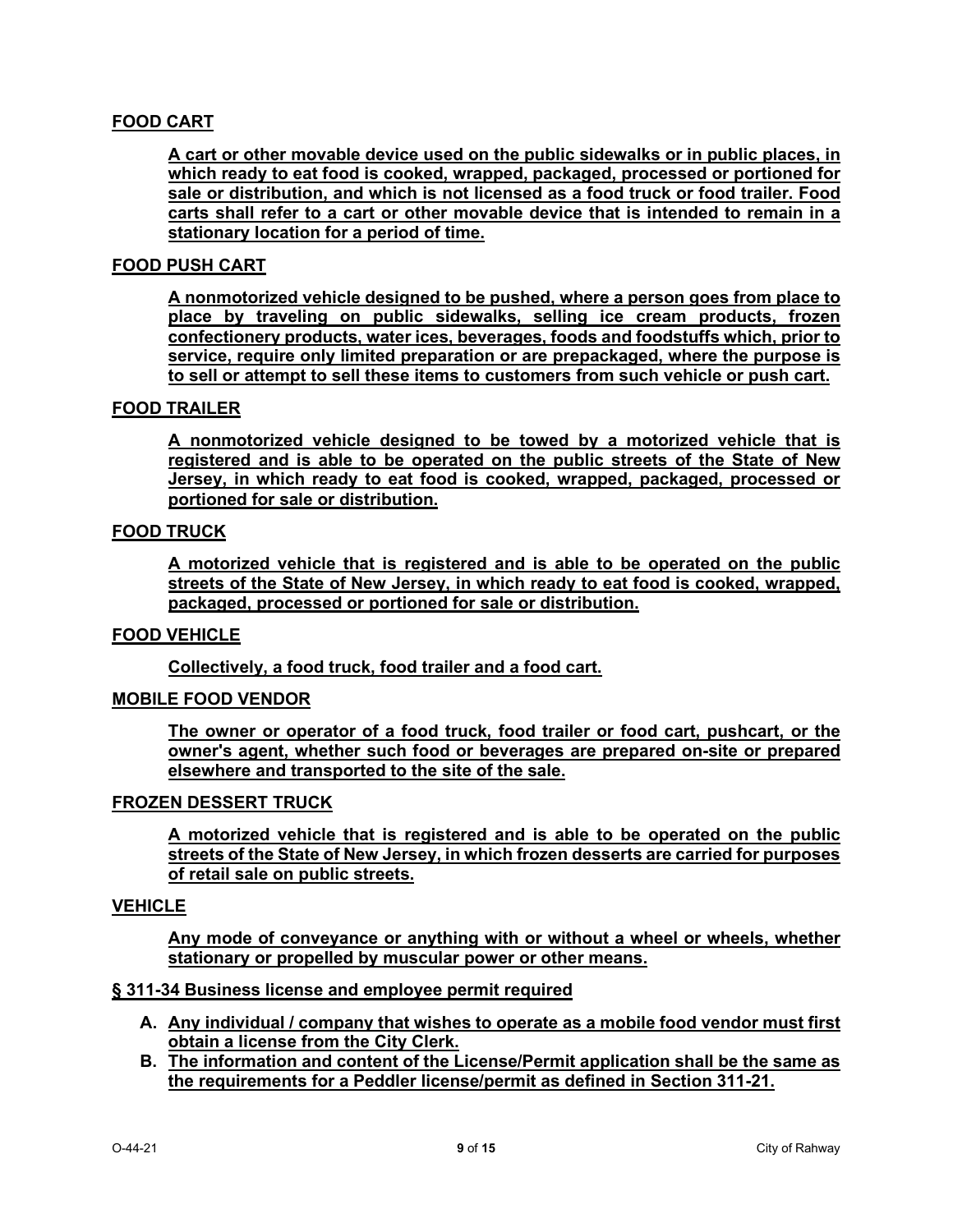- **C. Employees of mobile food vendors within the City of Rahway must first obtain a permit from the City Clerk.**
- **D. Licenses and permits must be displayed in full view during the course of business.**
- **E. Licenses/permits must be renewed annually each calendar year. Licenses/permits are not transferable.**
- **F. Background checks will be conducted on an annual basis for each holder of a license or permit. Background checks resulting with the following convictions may result in a denial for licenses and permits:**
	- **(1) Conviction of a crime that was proven to be committed recklessly or with malicious intent, and was proven as inherently vile, unethical, or depraved, contrary to the rules of society**.
	- **(2) Conviction of a third degree crime within a year of the application date will automatically disqualify the applicant. Conviction of a third degree crime over one year prior to the application date will be reviewed with additional consideration of other convictions. Examples of third degree crimes include but are not limited to terroristic threats, theft or shoplifting (over \$500.00), aggravated assault, fraud, burglary and distribution of controlled dangerous drugs.**
	- **(3) Conviction of crimes against children, domestic violence, and/or sexual assault shall result in automatic disqualification for the applicant.**
- **G. It is the responsibility of the license holder to ensure that each new employee who engages in the activities regulated by this article completes an application and receives a permit.**
- **H. Holders of special licenses from the State of New Jersey pursuant to the regulations of N.J.S.A. 45:24-9, as supplemented and amended, (honorably discharged veterans and exempt members of volunteer fire departments, volunteer fire engineer, hook and ladder, hose supply company or salvage corps. of any municipality or fire district in the State of New Jersey who hold exemption certificates issued to them) must fill out an application and pay for any background checks with the New Jersey Division of State Police but shall be exempt from any of the City's administrative fees for background checks hereunder. Only honorably discharged veterans who have resided in the State of New Jersey for at least six months and in Union County for at least three months shall qualify for this exemption.**
- **I.** All annual licenses and permits shall expire on January 15<sup>th</sup> (or the first regular business day thereafter if the 15<sup>th</sup> falls on a weekend or holiday) of the following **year.**
- **J. Upon termination of an employee, all permits of terminated employees must be returned to the City Clerk within 10 days of such termination.**
- **K. Annual License Limits** 
	- **(1) A maximum of five (5) licenses for food vehicles operated by vendors that do not have a brick-and-mortar eating and drinking establishments, or a restaurant, including restaurants with plenary retail consumption licenses within the City of Rahway shall be available each year.**
	- **(2) A maximum of five (5) licenses for food vehicles operated by businesses which already, prior to the application for a license have a brick and mortar eating and drinking establishments, or a restaurant, including restaurants with plenary retail consumption licenses within the City of Rahway.**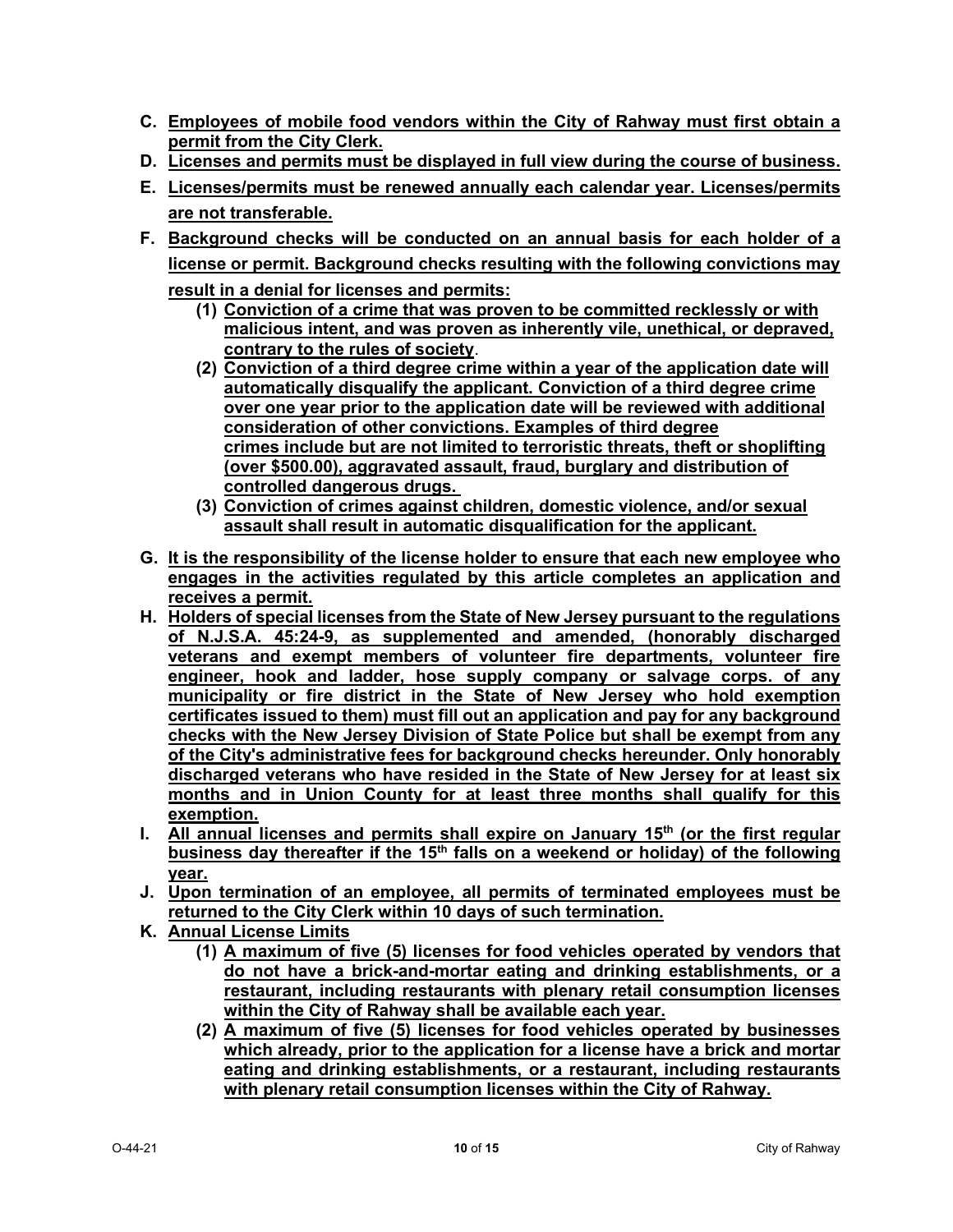- **(3) Without amendment to this Ordinance, the City may issue additional licenses for Rahway owned a brick-and-mortar eating and drinking establishments, or a restaurant, including restaurants with plenary retail consumption licenses, where circumstances outside business owners' control prevent or significantly diminish the operating ability of brick-and-mortar eating establishments. Examples include executive orders which limit occupations of indoor dining, natural disasters, and other similar extreme circumstances.**
- **L. A license shall not be issued unless proof of insurance is provided for:**
	- **(1) Motor vehicle insurance as per N.J.S.A. 39:6B-1**
	- **(2) Proof of general liability insurance providing a minimum of \$1,000,000 coverage per occurrence.**
- **M. Special Event License.**
	- **(1) A vendor operating at a special event (i.e. party, fair, festival, movie production, etc.) where there will be a food vehicle is required to comply with this section, unless regulated elsewhere in this article.**
	- **(2) An application for a special event license must be filed no later than two weeks before the event. Applications made less than two weeks before the event may be accepted up to the day of the event at the discretion of the Fire Official. A late service fee may be charged not to exceed double the standard fee. In no case may a food vehicle operate without approval by the Fire Official.**
		- **a. Applications shall include the location and specific duration of the special event. The special event license shall expire at the state conclusion of the special event.**
	- **(3) Special event licenses shall not be subject to the license maximums stated in Section 311-34.K. above.**
	- **(4) Special event licenses are for one (1) day only and are not subject to the regular location restrictions listed in Section 311-37.B.**
	- **(5) Fees for special event licenses shall be \$50 per truck per day:**

#### **§ 311-35 Inspections**

- **A. All food vehicles must be inspected by the City Health Department and present a valid food license at the time of application for a mobile food vendor license.**
- **B. New or replacement food vehicles shall be inspected before operating. Operators shall submit specifications related to equipment types, manufacturers, model numbers, locations, dimensions, performance capacities, and installation specifications prior to the scheduled inspection. Additionally, operators shall submit information related to the layout, mechanical schematics, construction materials, and finish schedules. The City Health Department may request additional information required for the proper review of the food vehicle.**
- **C. No changes shall be made to approved food vehicles without re-inspection by the City Health Department.**
- **D. No food vehicle that utilizes propane shall operate within the borders of the City of Rahway without first having been inspected and approved by the Rahway Fire Department Fire Prevention Bureau. No changes shall be made to an approved food vehicle without re-inspection by the Fire Department.**
- **E. Food vehicles shall be inspected annually. Compliant food vehicles shall receive a certificate of approval valid until January 15th (or the first regular business day thereafter if the 15th falls on a weekend or holiday) of the following year.**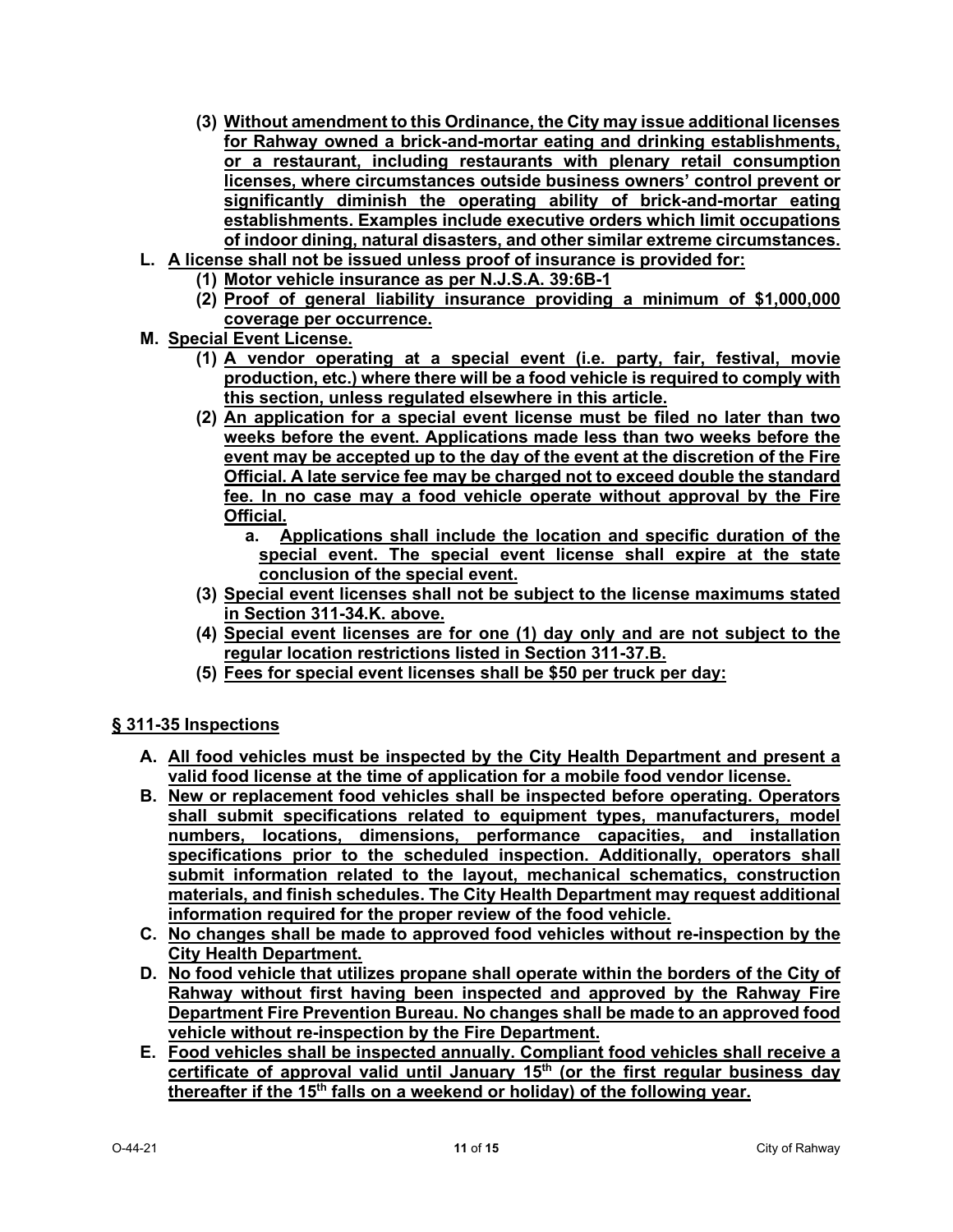- **F. Certificates of approval shall be displayed prominently in or on the food vehicle as directed by printed instructions on the certificate.**
- **G. The inspection fee shall be paid at the time of application. For continuous operation within the City, a yearly permit is required.** 
	- **(1) For renewal, the vendor must file an application and pay the required fee prior to each new year, and an appointment for inspection will be scheduled no later than March 1.**
	- **(2) If the renewal fee is paid prior to the new year as required above, the certificate of approval shall be temporarily extended until the date of the vendor's required annual inspection provided it is no later than March 1.**
- **H. Food Vehicles failing the inspection may be reinspected at any time. No additional fee will be charged for the first reinspection if within 30 days of the first inspection. The full inspection fee is required for reinspections after that date and any additional reinspections.**

#### **§ 311-36 Fees**

- **A. The license fee for mobile food vendors shall be \$500 annually, per food vehicle for a business that does not have an existing brick-and-mortar eating establishment within the City, except that holders of special licenses pursuant to § [311-41H](https://ecode360.com/9584579#9584579) shall be exempt.**
- **B. The license fee for mobile food vendors shall be \$250 annually, per food vehicle for a business that has an existing brick-and-mortar eating establishment within the City, except that holders of special licenses pursuant to § [311-41H](https://ecode360.com/9584579#9584579) shall be exempt.**
- **C. For initial license/permit application:**
	- **(1) Each applicant is responsible for the cost of fingerprinting.**
	- **(2) Fee of \$100, payable to the City of Rahway to cover the administrative fee for the background check, except holders of special licenses pursuant to § [311-](https://ecode360.com/9584579#9584579) [41H](https://ecode360.com/9584579#9584579) shall be exempt. The aforementioned fee does not include the cost of fingerprinting. Fees for fingerprinting are set by an outside vendor.**
- **D. For an annual background check at renewal:**
	- **(1) Each applicant is responsible for the cost of the secondary check.**
	- **(2) Fee of \$50, payable to the City of Rahway to cover the administrative fee for the background check, except holders of special licenses pursuant to § [311-](https://ecode360.com/9584579#9584579) [41H](https://ecode360.com/9584579#9584579) shall be exempt.**
- **E. The inspection fee for each food vehicle shall be \$100.**

#### **§ 311-37 Operational Regulations and Restrictions**

- **A. General**
	- **(1) All products so sold or offered for sale from such vehicles shall comply with all the laws and local ordinances relating to food and food products.**
	- **(2) It shall be unlawful for a food vehicle vendor to:**
		- **a. Sell or offer to sell his or her products in streets where the permitted speed limit is 30 miles per hour or more, unless there is a delineated shoulder.**
		- **b. Sell or offer to sell his or her products to a person standing in the roadway, nor shall he or she allow any unauthorized person to ride in or on the vehicle.**
		- **c. No food vehicle shall serve food or drink to a motorist or occupant of a vehicle.**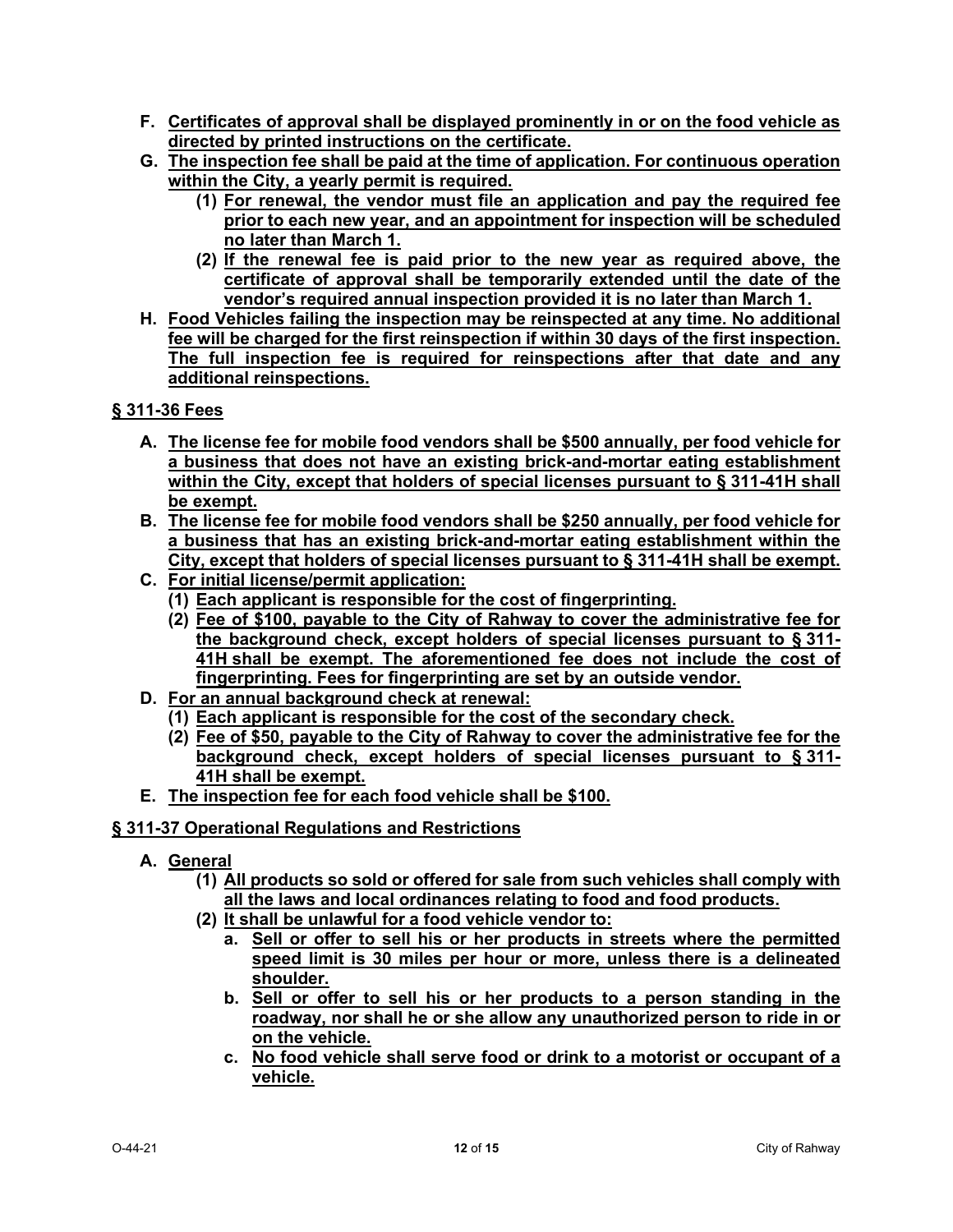- **d. No food vehicle shall provide in-truck dining services or sidewalk tables and chairs.**
- **e. Occupy any location situated within 200 feet of the property of any elementary, middle or high school, whether public or private.**
- **f. Occupy any location situated within 100 feet of any residence building or 500 feet of any restaurant or eating and drinking establishment.**
- **g. Vacate a temporary location without first removing all waste and debris which has been caused by his or her occupancy or his or her patrons.**
- **h. A mobile vendor subject to the provisions of N.J.S.A. 39:4-128.7 shall, to the extent said statute is inconsistent with this article, comply with the statute. Otherwise, this article shall apply.**
- **B. Locations. Notwithstanding anything herein to the contrary, a food vehicle, other than a frozen dessert truck as defined in N.J.S.A. 39:4-128.3, may occupy the following locations strictly in compliance with the conditions imposed by this article and where applicable, the special conditions imposed by this subsection and set forth below.:**
	- **(1) All Food Vehicles**
		- **a. New Brunswick Avenue: Between E Inman Avenue and E Hazelwood Avenue;**
		- **b. East Hazelwood Avenue: Between Witherspoon Street and Hart Street;**
		- **c. E Inman Avenue: Between Elizabeth Street and Leesville Avenue;**
		- **d. Regina Avenue: Between New Brunswick Avenue and Holly Place.**
		- **e. St. Georges Avenue, subject to distance requirements from residences and restaurants and eating establishments, and all State requirements.**
	- **(2) Frozen dessert trucks. Frozen dessert trucks are permitted on all streets located outside of the central business district, provided that they do not remain parked at one location in excess of 15 minutes. Licenses for frozen dessert trucks shall not count towards the maximum number of food vehicle licenses issued.**
	- **(3) Private Commercial Properties. Food vehicles may only occupy private commercial properties with the expressed permission of the property owner in the I-L Light Industrial and I-H Heavy Industrial Zones. Hours of operation shall be limited to the hours of operation of the private commercial property on which the food vehicle has permission to be located. In the event that a private property in the aforementioned zones is within 100 feet of a residential use or zone, food vehicles shall not be permitted between the hours of 7:00 p.m. and 7:00 a.m. All food trucks located on private property shall be required to obtain a Zoning Permit from the City. All food trucks located on private property count towards the maximum permitted number of licenses. In no case shall a food vendor be located within 500 feet of a bricks and mortar eating establishment or a residential use. Police, fire, and health shall review any application for a food vehicle to be located on private property as permitted in this section to ensure the health and safety of the food operator, customers, and employees of the site. Any contract or agreement shall be filed with the City.**
		- **a. Without amendment to this Ordinance, the City may issue approvals to Rahway owned businesses with bricks and mortar eating establishments to permit a food vehicle on their premises where circumstances outside business owners' control prevent or significantly diminish the operating ability of bricks and mortar eating establishments. Examples include executive orders which limit**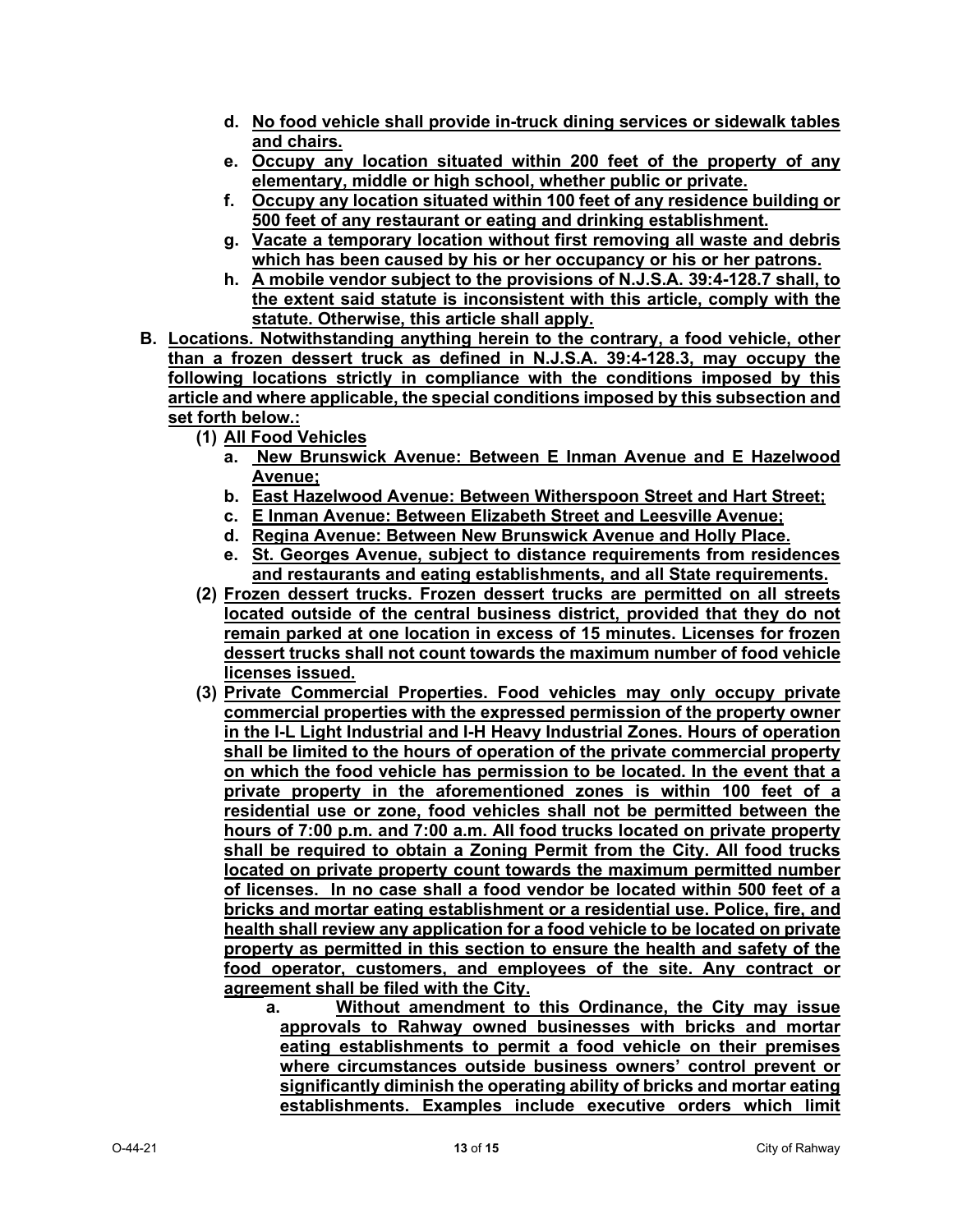**occupations of indoor dining, natural disasters, and other similar extreme circumstances.**

- **(4) Residents and not-for-profit organizations may request the presence of food vehicles on their property for special events.**
	- **a. Such request shall be made to the City Clerk pursuant to §311-34.M., who shall make a determination in their own discretion. Such determination shall include the number of food vehicles and the allowed hours of operation. In no case shall the City Clerk grant permitted allowed hours for the aforementioned prior to 8 A.M. or after 9 P.M. Such a request shall be subject to the Special Event license requirements in Section 311-34.M.**
	- **b. Food Vehicles may be located in the parking space within the right-ofway in front of the requestor's property. In no event shall the food vehicle be permitted on the sidewalk or elsewhere within the street. Service windows shall face the sidewalk.**
	- **c. Property owners, residents and/or organizations giving permission to or requesting the presence of motorized food vendors shall assure that the food vehicle is parked legally and not obstructing the flow of vehicle or pedestrian traffic.**
- **(5) Permits issued shall be issued for the above locations in accordance with written procedures established by the Zoning Authority and filed with the City Clerk.**
- **C. No motorized food vendors shall operate or be parked in an area where parking of motor vehicles is prohibited, restricted or regulated unless expressly authorized by the City.**
- **D. Nothing in this chapter shall limit the City from hiring food vehicles for special events. The City, at its own discretion, may determine the number of food vehicles, the allowed hours of operation, and may utilize public property, public recreation facilities, streets and/or sidewalks for such events.**
- **E. Parking on public streets is limited to the hours of 9:00 a.m. to 10:00 p.m. Tuesdays through Saturdays and 9:00 a.m. to 7:00 p.m. Sundays and Mondays.**
- **F. Food and drinks may only be sold on public streets between the hours of 9:00 a.m. to 9:00 p.m.**
- **G. Each vendor must place a trash can of adequate size and a recycle can within ten feet of the vendor's location. Vendors are required to remove trash and to properly dispose of trash and recyclable containers and materials within 30 feet of their location prior to departure. No trash or recyclables shall be disposed of in receptacles owned by the City or nonprofit corporations or associations that place trash or recycling receptacles on the street for use by the public, nor placed alongside the aforementioned receptacles.**

#### **§ 311-38 Revocation of License**

**The Business Administrator of the City reserves the right to cause the City Clerk to revoke and/or rescind any license or permit granted under this article if the person or organization with such license or permit, as applicable, shall be found:**

- **A. Using false or fraudulent statements in obtaining such license or permit.**
- **B. Using false or fraudulent statements or other misrepresentations in the course of carrying on business or employment under such license or permit, as applicable.**
- **C. Conducting the business of mobile food vending in an unlawful manner or in such a manner as to constitute a breach of the peace or nuisance or a menace to the health, safety and welfare of the citizens of the City of Rahway.**